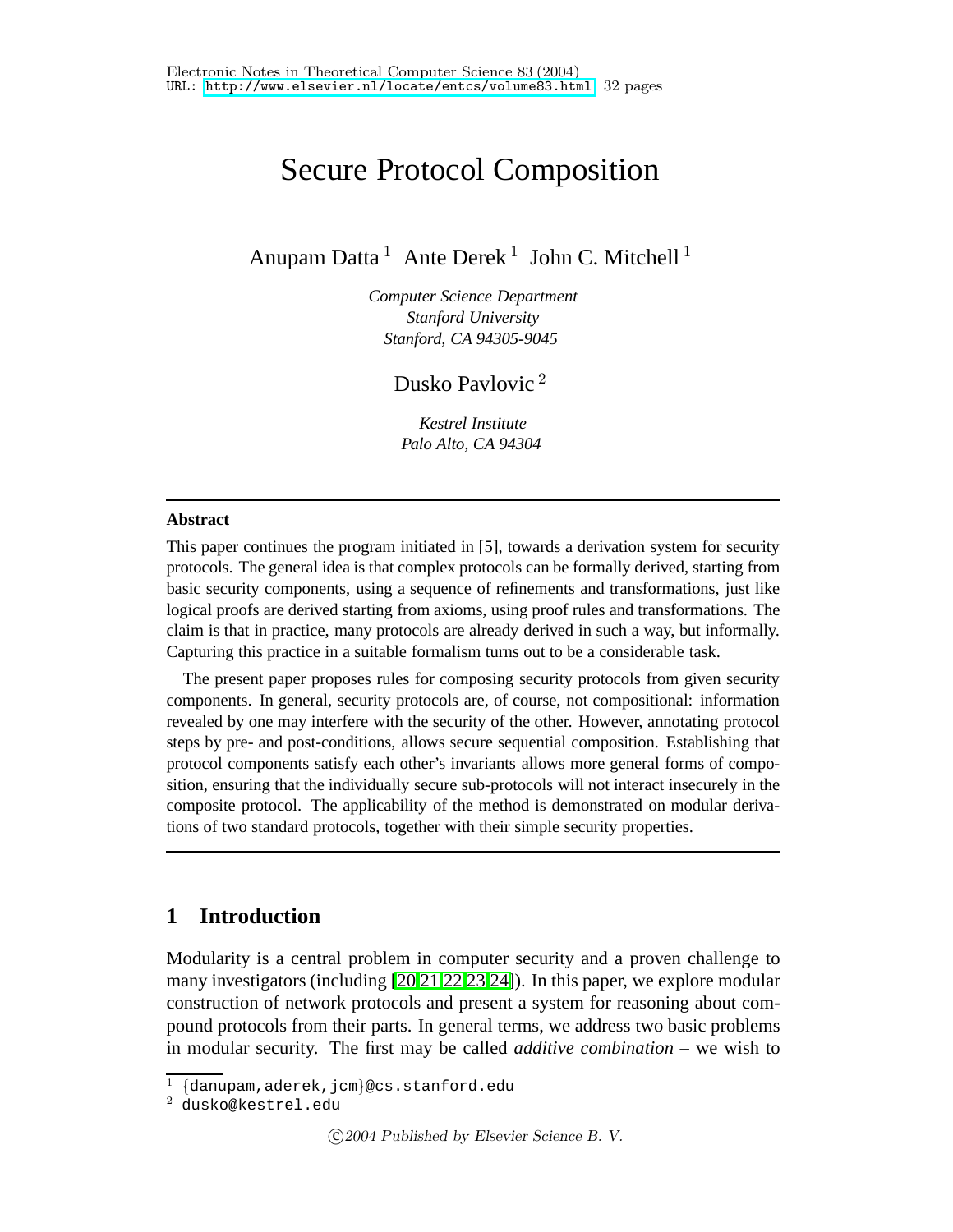combine protocol components in a way that accumulates security properties. For example, we may wish to combine a basic key exchange protocol with an authentication mechanism to produce a protocol for authenticated key exchange. The second basic problem is ensuring *nondestructive combination.* If two mechanisms are combined, each serving a separate purpose, then it is important to be sure that neither one degrades the security properties of the other. For example, if we add an alternative mode of operation to a protocol, then some party may initiate a session in one mode and simultaneously respond to another session in another mode, using the same public key or long-term key in both. Unless the modes are designed not to interfere, there may be an attack on the multi-mode protocol that would not arise if only one mode were possible. An interesting illustration of the significants of nondestructive combination is the construction in [\[16\]](#page-19-0) which shows that for every security protocol there is another protocol that interacts with it insecurely.

Recognizing that many common network protocols are built using an accepted set of standard concepts, we have identified a set of basic components, protocol composition operations, protocol refinements, and protocol transformations for authentication and key exchange protocols. In [\[5\]](#page-19-1), we characterize the structure of a family of key exchange protocols that includes Station-To-Station (STS), ISO-9798-3, Just Fast Keying (JFK) and related protocols, showing how all the protocols in this family may be derived systematically. (In order to make this submission more self-contained, a very cursory overview is contained in Appendix [E.](#page-30-0)) We have also constructed systematic derivations of other families of protocols, in each case showing how a simple starting protocol may be extended, incrementally adding properties or optimizing performance in each step. While the derivation system seems a useful tool for developing and understanding protocols, we have not yet been able to prove that each derivation step is sound for all protocols where it could be applied. In this paper, we show how to prove correctness of additive and nondestructive combinations of protocol components.

Intuitively, additive combination is captured by a before-after formalism for reasoning about steps in protocol execution. Suppose  $P$  is a sequence of protocol steps, and  $\phi$  and  $\psi$  are formulas asserting secrecy of some data, past actions of other principals, or other facts about a run of a protocol. The triple  $\phi[P]_A\psi$  means that if  $\phi$  is true before principal A does actions P, then  $\psi$  will be true afterwards. For example, the precondition might assert that A knows  $B$ 's public key, the actions  $P$ allow  $A$  to receive a signed message and verify  $B$ 's signature, and the postcondition may say that  $B$  sent the signed message that  $A$  received. The importance of beforeafter assertions is that we can combine assertions about individual protocol steps to derive properties of a sequence of steps: if  $\phi[P]_A \psi$  and  $\psi[P']_A \theta$ , then  $\phi[PP']_A \theta$ . For example, an assertion assuming that keys have been successfully distributed can be combined with steps that do key distribution to prove properties of a protocol that distributes keys and uses them.

We ensure nondestructive combination, which is useful for reasoning about running older versions of a protocol concurrently with current versions (e.g., SSL 2.0 and SSL 3.0) and for verifying protocols like IKE [\[13\]](#page-19-2) which contain a large num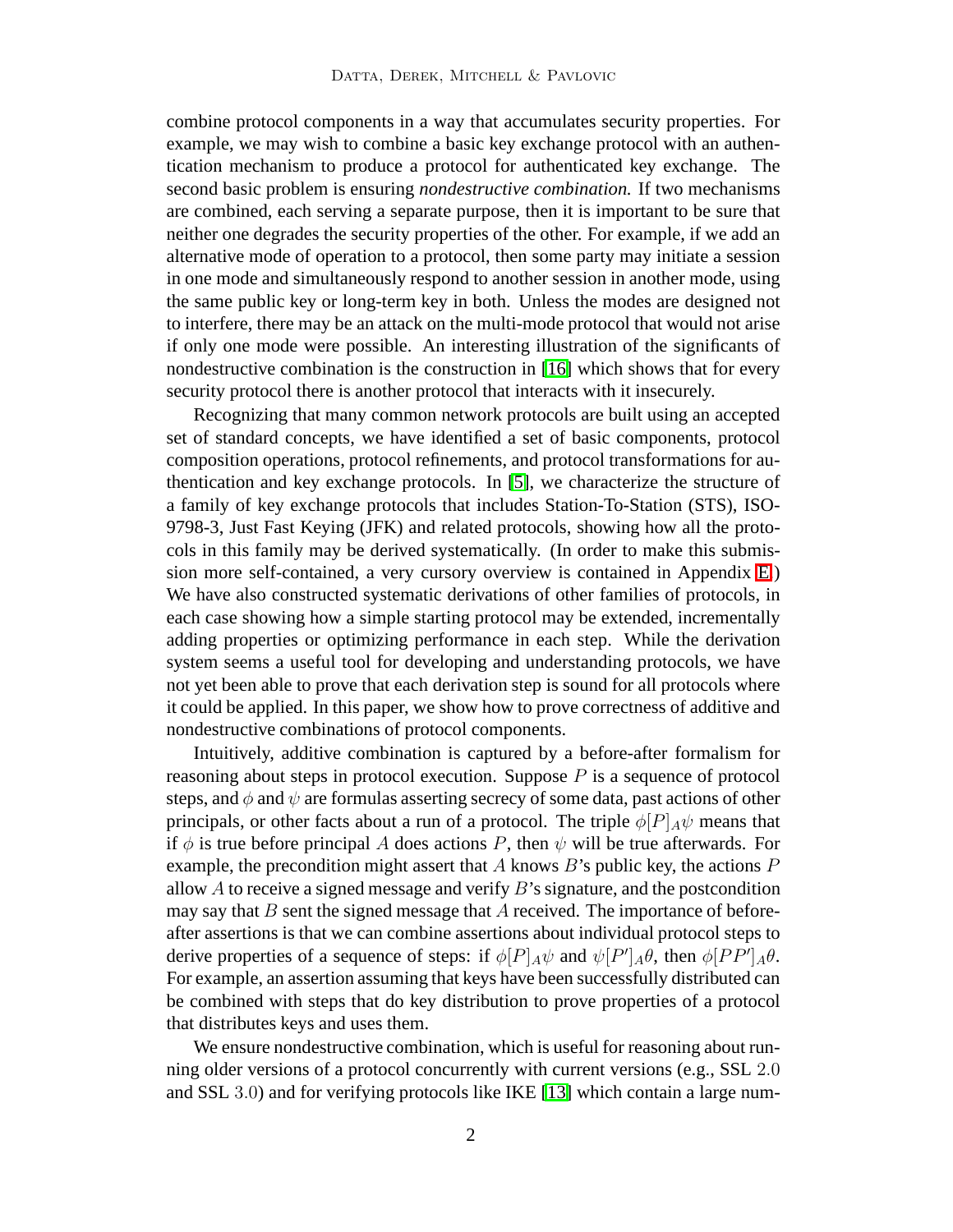ber of sub-protocols, using invariance assertions. The central assertion in our reasoning system,  $\Gamma \vdash \phi[P]_A \psi$ , says that in any protocol satisfying the invariant  $\Gamma$ , the before-after assertion  $\phi[P]_A\psi$  holds in any run (regardless of any actions by any dishonest attacker). Typically, our invariants are statements about principals that follow the rules of a protocol, as are the final conclusions. For example, an invariant may state that every honest principal maintains secrecy of its keys, where "honest" means simply that the principal only performs actions that are given by the protocol. A conclusion in such a protocol may be that if Bob is honest (so no one else knows his key), then after Alice sends and receives certain messages, Alice knows that she has communicated with Bob. Under the specific conditions described in this paper, nondestructive combination occurs when two protocols are combined and neither violates the invariants of the other.

As informally described, "additive combination" and "nondestructive combination" may seem like overlapping concepts, at least to the degree that additive combination assumes that the added steps do not destroy any security properties. In our logic, we factor the two concepts into two separate notions, one for adding steps to a protocol under some assumed invariants, and another for showing that a combination of protocol steps preserves a set of invariants. More specifically, if we want to add an authentication step to a protocol, we first show that the additional step preserves the same needed invariants. Then, under the assumption that invariants are preserved, we combine properties guaranteed by separate steps. There is some synergy in this approach, since the logical principles used to prove an invariant are the same as those used to prove protocol properties from a given set of invariants.

To show the utility of our logic for practical protocols, we present three examples. Example [6.1](#page-13-0) is a formal correctness proof of *ISO-9798-3* , constructed by composing proofs of two parts, a standard signature-based challenge response protocol [\[28\]](#page-20-5), and a Diffie-Hellman key exchange protocol [\[6\]](#page-19-3). Example [6.2](#page-16-0) proves correctness of a protocol that exchanges certificates to establish public keys, and then uses public-key cryptography and nonces to establish a shared secret. Example [6.3](#page-16-1) combines the two, showing that running any number of instances of *ISO-9798-3* and the Needham-Schroeder public-key protocol in parallel preserves the security properties of both. While the formal proofs are somewhat lengthy when written out in full detail, as in any formal proof system, the proof structure takes advantage of composition ideas and illustrates the power of a modular approach. Although the assertions we prove only mention steps of the protocol, the logic is sound in a stronger sense: each provable assertion about an action or sequence of actions holds in any run of the protocol that contains the given actions and arbitrary additional actions by any number of additional principals and malicious attacker(s). This "implicit attacker" method lets us prove security properties of protocols under attack, while reasoning only about the sequence of actions taken by honest parties in the protocol.

It is well known that many natural security properties (e.g., noninterference) are not preserved either under composition or under refinement. This has been ex-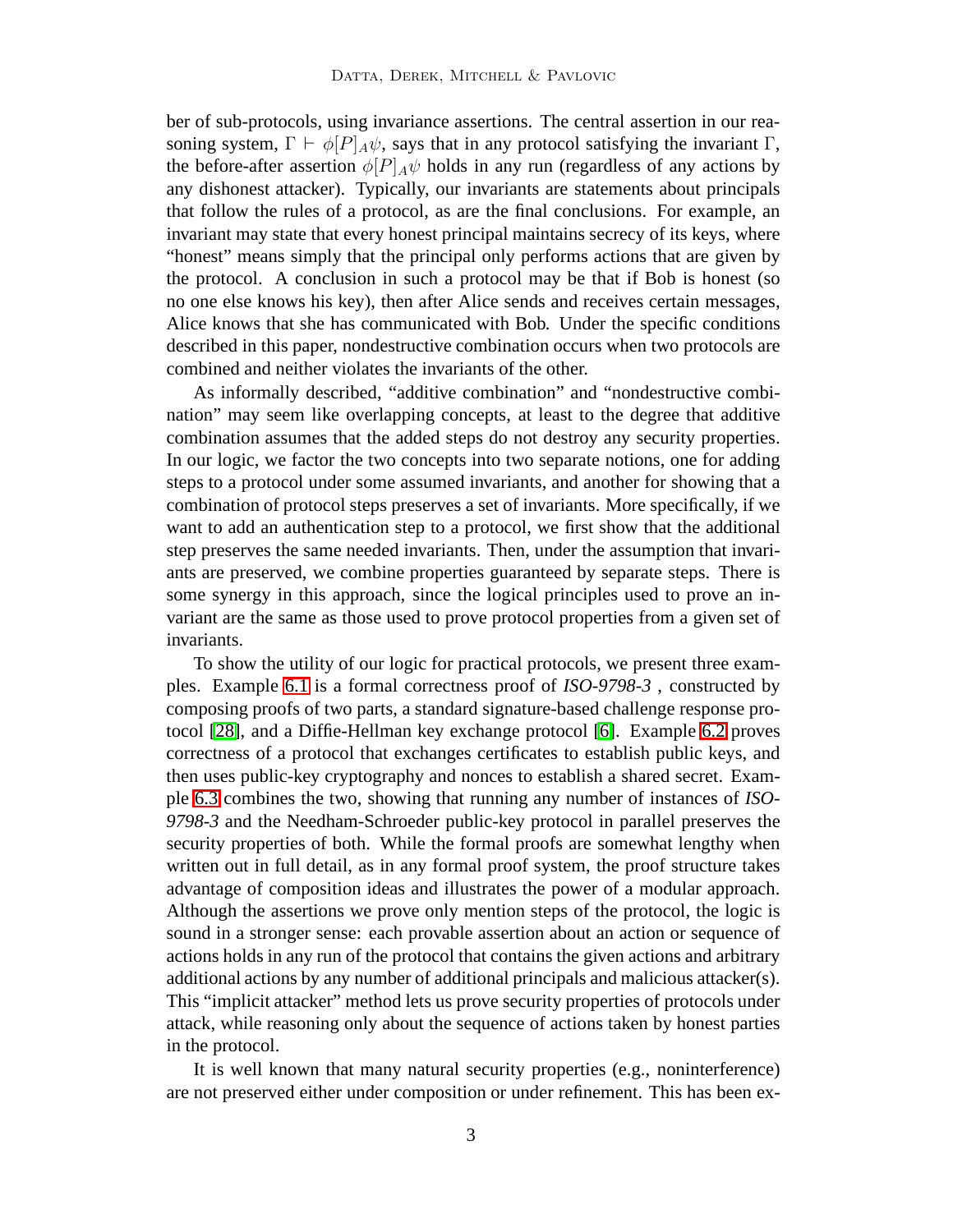

<span id="page-3-0"></span>Fig. 1. *ISO-9798-3* as arrows-and-messages

tensively explored using trace-based modeling techniques [\[20,](#page-20-0)[21,](#page-20-1)[22,](#page-20-2)[23,](#page-20-3)[24\]](#page-20-4), using properties that are not first-order predicates over traces, but second-order predicates over sets of traces that may not have closure properties corresponding to composition and refinement. In contrast, our security properties are safety properties over sets of traces that satisfy safety invariants, thus avoiding negative results about composability.

The rest of the paper is organized as follows. Section 2 discusses the process calculus that we use for defining the steps of a protocol. The syntax and semantics of the core protocol logic is presented in Section 3. The proof system is presented in Section 4. Section 5 describes the extensions to the core proof system used to reason about protocol composition. In Section 6, we illustrate applications of the logic. In Section 7, we describe previous work on protocol composition [\[4,](#page-18-0)[11,](#page-19-4)[12,](#page-19-5)[14,](#page-19-6)[16,](#page-19-0)[18,](#page-19-7)[27,](#page-20-6)[36\]](#page-20-7) and discuss how our formalization can be used to explain some of those results. Finally, in Section 8, we present our conclusions and propose some themes for future work.

# **2 Cord Calculus**

*Cords* [\[9\]](#page-19-8) are the formalism we use to represent protocols and their parts. They form an action calculus [\[29,](#page-20-8)[30,](#page-20-9)[33\]](#page-20-10), based on  $\pi$ -calculus [\[31\]](#page-20-11), and related to spicalculus [\[1\]](#page-18-1). The cords formalism is also similar to the approach of the Chemical Abstract Machine formalism [\[3\]](#page-18-2), in that the communication actions can be viewed as reactions between "molecules". Cord calculus serves as a simple "protocol programming language" which supports our Floyd-Hoare style logical annotations, and verifications in an axiomatic semantics. Cord calculus is presented in [\[9\]](#page-19-8). In order to make this paper self-contained, a brief summary is included in Appendix [A.](#page-21-0)

In this section, we illustrate with an example how protocols are represented in cord calculus. Figure [1](#page-3-0) shows the *ISO-9798-3* protocol [\[15\]](#page-19-9) in the informal arrowsand-messages notation which is commonly used to describe security protocols. The same protocol is written out in the language of cord calculus in Figure [2.](#page-4-0) The common point between the two is that a protocol is described by listing out the sequence of actions that honest parties would execute in a run. In this example, the protocol consists of two roles, the initiator role and the responder role. The sequence of actions in the initiator role are given by the cord A in Figure [2.](#page-4-0) In words, the actions are: generate a fresh random number; send a message with the Diffie-Hellman exponential of that number to the peer,  $\hat{B}$ ; receive a message with source address  $\hat{B}$ ; verify that the message contains  $\hat{B}$ 's signature over data in the expected format; and finally, send another message to  $\hat{B}$  with the initiator's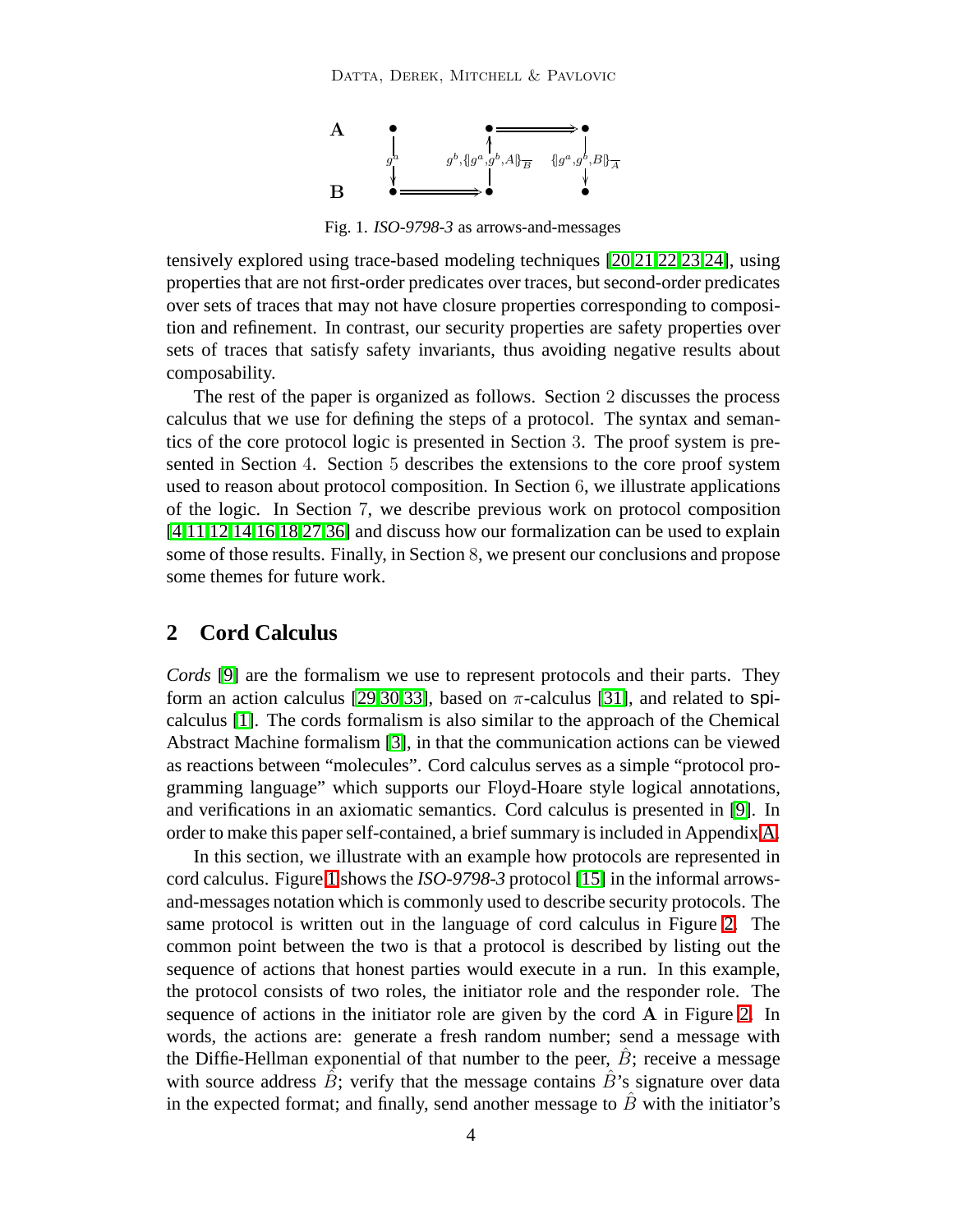$$
\mathbf{A} = \begin{bmatrix} (\nu a) & \langle \hat{A}, \hat{B}, g^a \rangle \langle \hat{B}, \hat{A}, n, \{g^a, n, \hat{A}\} \overline{B} / \hat{B}, \hat{A}, y, z) & (z/\sqrt{g^a}, y, \hat{A} \overline{g}) & \langle \hat{A}, \hat{B}, \{g^a, y, \hat{B}\} \overline{A} \rangle \end{bmatrix}
$$
\n
$$
\mathbf{B} = \begin{bmatrix} (\hat{X}, \hat{B}, m) & (\nu b) & \langle \hat{B}, \hat{X}, g^b, \{m, g^b, \hat{X}\} \overline{B} \rangle & (\hat{X}, \hat{B}, \{m, g^b, \hat{B}\} \overline{X}) \end{bmatrix}
$$
\n
$$
\text{Fig. 2. ISO-9798-3 as a cord space}
$$

<span id="page-4-0"></span>signature over the Diffie-Hellman exponential that she sent in the first message, the data she received from  $\hat{B}$  (which should be a Diffie-Hellman exponential generated by  $\hat{B}$ ) and  $\hat{B}$ 's identity. The notations  $(\nu x)$ ,  $\langle t \rangle$ ,  $(x)$  refer respectively to the actions of nonce generation, sending a term and receiving a message. Here, a message is assumed to be of the form: (source, destination, content). Detailed syntax of cord calculus is presented in Appendix [A.](#page-21-0)

# **3 A Protocol Logic**

#### *3.1 Syntax*

The formulas of the logic are given by the grammar in Table [1,](#page-6-0) where  $\rho$  may be any role, written using the notation of cord calculus. Here,  $t$  and  $P$  denote a term and a process respectively. We use the word *process* to refer to a principal executing an instance of a role, e.g., Alice taking part in a session of a protocol in the initiator role. As a notational convention, we use  $X$  to refer to a process belonging to principal X. We use  $\phi$  and  $\psi$  to indicate predicate formulas, and m to indicate a generic term we call a "message".  $m$  is of the form (source, destination, protocol-identifier, content), i.e., each message has source and destination fields and a unique protocol identifier besides the contents. Note that the source field of a message may not be the same as the actual sender of the message since the intruder can spoof the source address. Also, the principal identified by the destination field may not receive the message since the intruder can intercept messages. The source and destination fields in the message are useful while proving authentication properties of protocols. When an honest principal sends out a message, the source field identifies her and the destination field identifies the intended recipient. Our formalization of authentication is based on the notion of matching records of runs [\[7\]](#page-19-10) which requires that whenever  $\hat{A}$  and  $\hat{B}$  accept each other's identities at the end of a run, their records of the run should match, i.e., each message that  $A \text{ sent was}$ received by  $\ddot{B}$  and vice versa, each send event happened before the corresponding receive event, and moreover the messages sent by each principal  $(\hat{A} \text{ or } \hat{B})$  appear in the same order in both the records. Including the source and destination fields in the message allows us to match up send-receive actions. Since in this paper, we reason about correctness of a protocol in an environment in which other protocols may be executing concurrently, it is important that when  $A$  and  $B$  accept each other's identities, they also agree on which protocol they have successfully completed with the other. One way to extend the matching histories characterization to capture this requirement is by adding protocol identifiers to messages. Now if  $\ddot{A}$  and  $\ddot{B}$  have matching histories at the end of a run, not only do they agree on the source, destina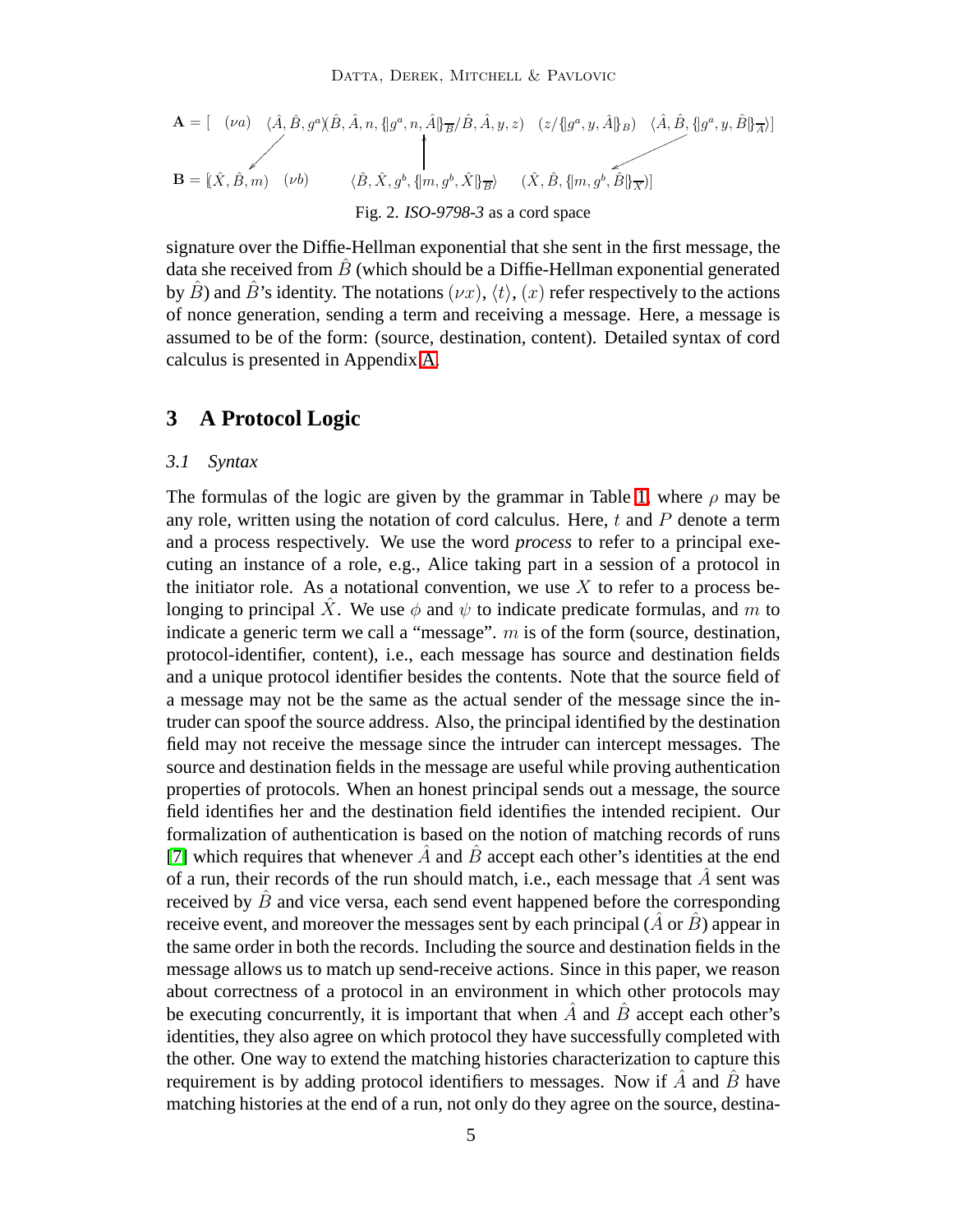tion and content of each message, but also on which protocol this run is an instance of.

Most protocol proofs use formulas of the form  $\theta[P]_X\phi$ , which means that after actions P are executed in process X, starting from a state where formula  $\theta$  is true, formula  $\phi$  is true about the resulting state of X. Here are the informal interpretations of the predicates, with the basis for defining precise semantics discussed in the next section.

The formula Has $(X, x)$  means that principal X possesses information x in the process  $X$ . This is "possesses" in the limited sense of having either generated the data or received it in the clear or received it under encryption where the decryption key is known. The formula  $\text{Send}(X, m)$  means that the last action in a run of the protocol corresponds to principal  $\tilde{X}$  sending message  $m$  in in the process  $X$ . Receive(X, m), New(X, t), Decrypt(X, t), and Verify(X, t) are similarly associated with the receive, new, decrypt and signature verification actions of a protocol. Fresh $(X, t)$  means that the term t generated in X is "fresh" in the sense that no one else has seen any term containing  $t$  as a subterm. Typically, a fresh term will be a nonce and freshness will be used to reason about the temporal ordering of actions in runs of a protocol. This form of reasoning is useful in proving authentication properties of protocols. The formula  $H$ onest $(X)$  means that the actions of principal  $\overline{X}$  in the current run are precisely an interleaving of initial segments of traces of a set of roles of the protocol. In other words,  $\hat{X}$  assumes some set of roles and does exactly the actions prescribed by them. Contains( $t_1, t_2$ ) means that  $t_2$  is a subterm of  $t_1$ . This predicate helps us identify the components of a message. The two temporal operators  $\Diamond$  and  $\ominus$  have the same meaning as in Linear Temporal Logic [\[19\]](#page-19-11). Since we view a run as a linear sequence of states,  $\Diamond \phi$  means that in some state in the past  $\phi$  holds, whereas  $\ominus$   $\phi$  means that in the previous state  $\phi$  holds. The predicate After(a<sub>1</sub>, a<sub>2</sub>) means that the action  $a_2$  happened after the action  $a_1$  in a run. In this paper, we restrict attention to protocol roles in which all actions are unique. In particular, a principal executing a role of a protocol does not send the same message twice. This seems like a reasonable assumption since even if she did send two messages with the same content, she would probably distinguish the two by using message sequence numbers or a similar mechanism. The technical benefit of this assumption is that After becomes a transitive relation for actions executed by honest principals.

We note here that the temporal operator  $\Leftrightarrow$  and some of the predicates (Send, Receive) bear semblance to those used in NPATRL [\[35\]](#page-20-12), the temporal requirements language for the NRL Protocol Analyzer [\[25,](#page-20-13)[26\]](#page-20-14). However, while NPATRL is used for specifying protocol requirements, our logic is also used to infer properties of protocols. This leads to essential semantical differences.

#### *3.2 Semantics*

A formula may be true or false at a run of a protocol. More precisely, the main semantic relation,  $\mathcal{Q}, R \models \phi$ , may be read, "formula  $\phi$  holds for run R of protocol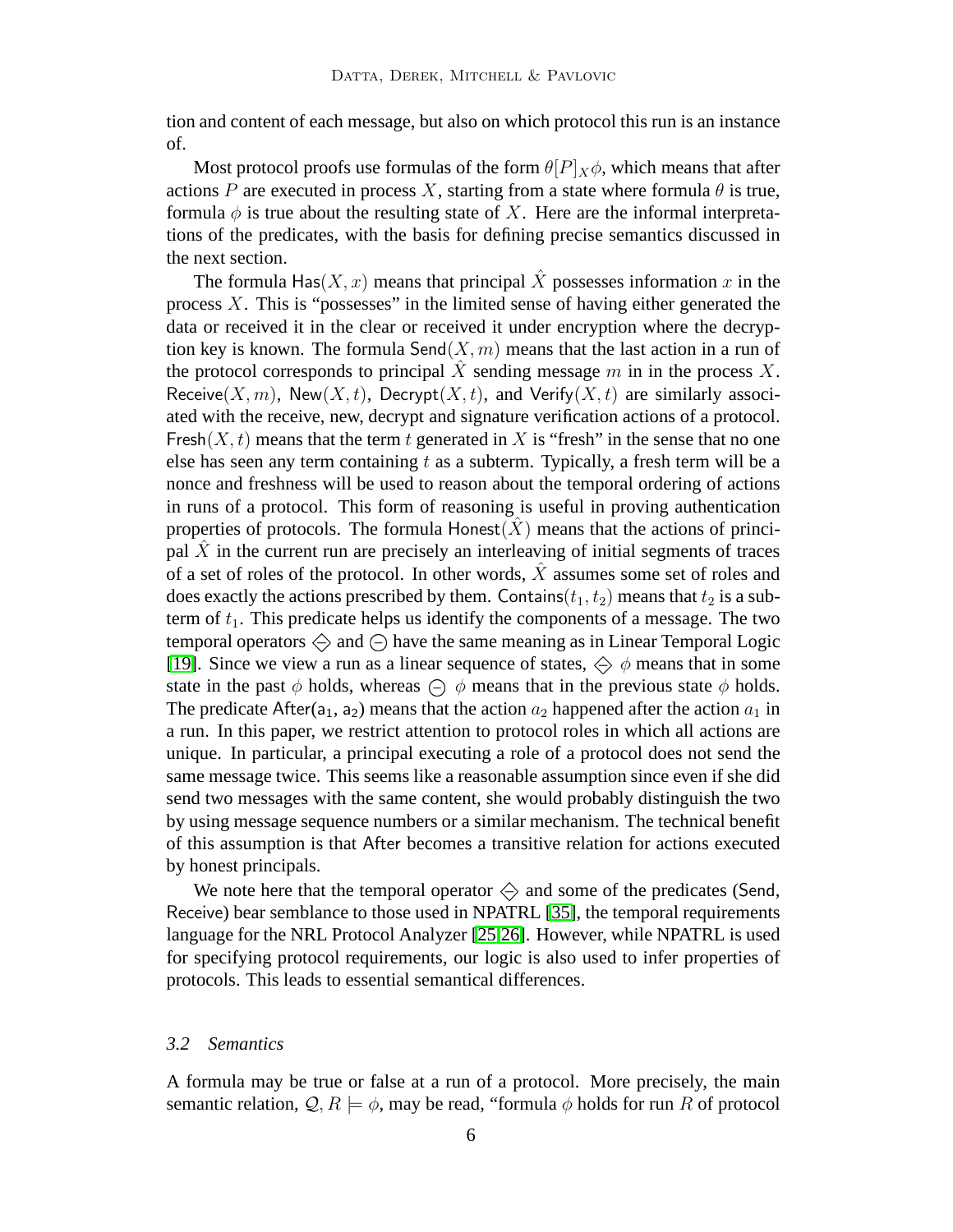Action formulas

a ::= Send $(P, m)$  | Receive $(P, m)$  | New $(P, t)$  | Decrypt $(P, t)$  | Verify $(P, t)$ 

Formulas

 $\phi ::= \mathsf{a} | \mathsf{Has}(P, t) | \mathsf{Fresh}(P, t) | \mathsf{Honest}(N) | \mathsf{contains}(t_1, t_2) |$ 

 $\phi \wedge \phi \mid \neg \phi \mid \exists x. \phi \mid \bigoplus \phi \mid \bigoplus \phi$ 

Modal forms

 $\Psi ::= \rho \phi \, | \, \phi \, \rho \, \phi$ 

<span id="page-6-0"></span>After(a,b)  $\equiv \Leftrightarrow$  (b  $\land \ominus \Leftrightarrow$  a)

Table 1 Syntax of the logic

 $Q$ ." In this relation, R may be a complete run, with all sessions that are started in the run completed, or an incomplete run with some principals waiting for additional messages to complete one or more sessions. If  $Q$  is a protocol, then let  $\overline{Q}$  be the set of all initial configurations of protocol  $Q$ , each including a possible intruder cord. Let Runs( $Q$ ) be the set of all runs of protocol  $Q$  with intruder, each a sequence of reaction steps within a cord space. If  $\phi$  has free variables, then  $Q, R \models \phi$  if we have  $Q, R \models \sigma \phi$  for all substitutions  $\sigma$  that eliminate all the free variables in  $\phi$ . We write  $\mathcal{Q} \models \phi$  if  $\mathcal{Q}, R \models \phi$  for all  $R \in \text{Runs}(\bar{\mathcal{Q}})$ .

The inductive definition of  $Q, R \models \phi$  is given in Appendix [B.](#page-24-0) The main idea is to view a run as a sequence of reaction steps within a cord space. Each reaction step corresponds to a principal executing an action. It therefore becomes possible to assert whether a particular action occurred in a given run and also to make assertions about the temporal ordering of the actions. An alternative view, similar to the execution model used in defining Linear Temporal Logic (LTL) semantics, is to think of a run as a linear sequence of states. Transition from one state to the next is effected by an action carried out by some principal in some role. Associating that action with the state that the system ends up in as a consequence, allows us to use the well-understood terminology of LTL in our logic. A formula is true in a run if it is true in the last state of that run. An action formula a is therefore true in a run if it is the last action in that run. On the other hand, a past formula  $\Diamond$  a is true if in the past the action formula a was true in some state, i.e., if the action had occurred in the past.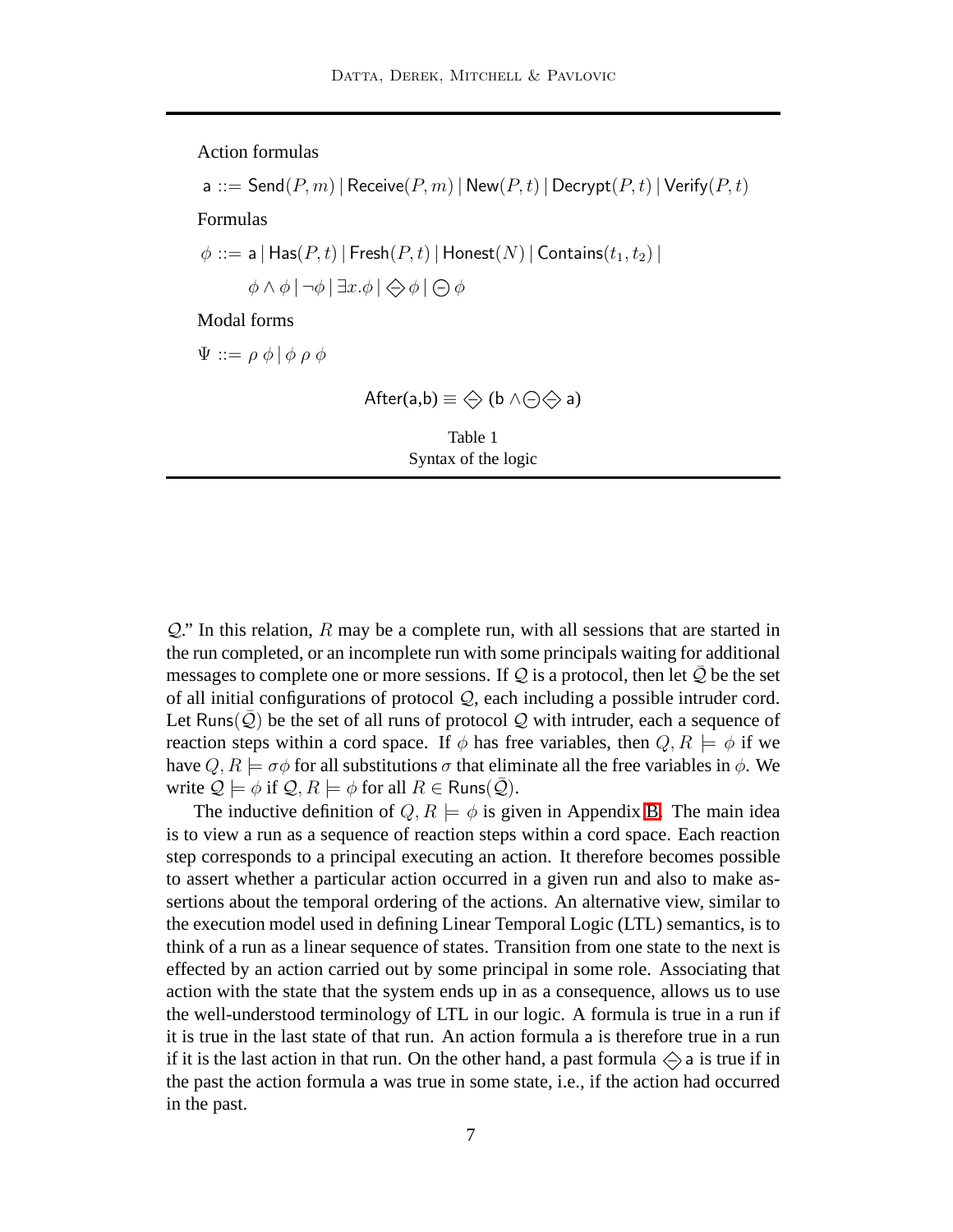**AA1**  $\phi[a]_X \Leftrightarrow$  (a  $\wedge \ominus \phi$ ) AN1  $\phi$ [(*vn*)]<sub>X</sub> Has(*X*, *n*) AN2  $\phi$ [ $(\nu n)$ ]<sub>X</sub> Has( $Y, n$ )  $\supset$   $(Y = X)$ AN3  $\phi$ [ $(\nu n)|_X$  Fresh $(X, n)$ **AR1**  $\phi$ [ $(m)$ ]<sub>X</sub> Has( $X, m$ )

| Table 2                     |  |  |
|-----------------------------|--|--|
| Axioms for protocol actions |  |  |

# <span id="page-7-0"></span>**4 Proof System**

#### *4.1 Axioms for Protocol Actions*

The axioms about protocol actions are listed in Table [2.](#page-7-0) All the axioms state properties that hold in the state reached by executing one of the actions in a state in which formula  $\phi$  holds. Note that the a in axiom AA1 is any one of the 5 actions and a is the corresponding predicate in the logic. AA1 states that if a principal has executed an action in some role, then the corresponding predicate asserting that the action had occurred in the past is true. Also, in the previous state,  $\phi$  is true. If process X generates a new value n and does no further actions, then axiom  $AN1$ says that X knows n,  $AN2$  says that no one else knows n, and AN3 says that n is fresh. AR1 says that if X has received a message  $m$ , then she knows  $m$ .

#### *4.2 Axioms relating Atomic Predicates*

Table [3](#page-8-0) lists axioms relating various propositional properties, most of which follow naturally from the semantics of propositional formulas. For example, DEC states that if X decrypts  $\{n\}_K$ , then X knows n because that is the result of the decryption, and **PROJ** states that if a process knows a tuple  $x, y$  then he also knows x and y. VER and SEC respectively refer to the unforgeability of signatures and the need to possess the private key in order to decrypt a message encrypted with the corresponding public key. The additional condition requiring principal  $\overline{X}$  to be honest guarantees that the intruder is not in possession of the private keys. The above described four axioms together provide an abstraction of the standard Dolev-Yao intruder model [\[8\]](#page-19-12). An important axiom is  $N1$  which states that if a process X has generated a value  $n$ , then that value is distinct from all other values generated in all other roles. N2 states that freshly generated values are distinct from Diffie-Hellman exponentials. F1 states that fresh values generated in different processes are distinct. N1, N2, and F1 together capture the intuition that fresh nonces and Diffie-Hellman exponentials are unique. Finally, CON states that the tuple  $x, y$ contains  $x$  and  $y$  as subterms.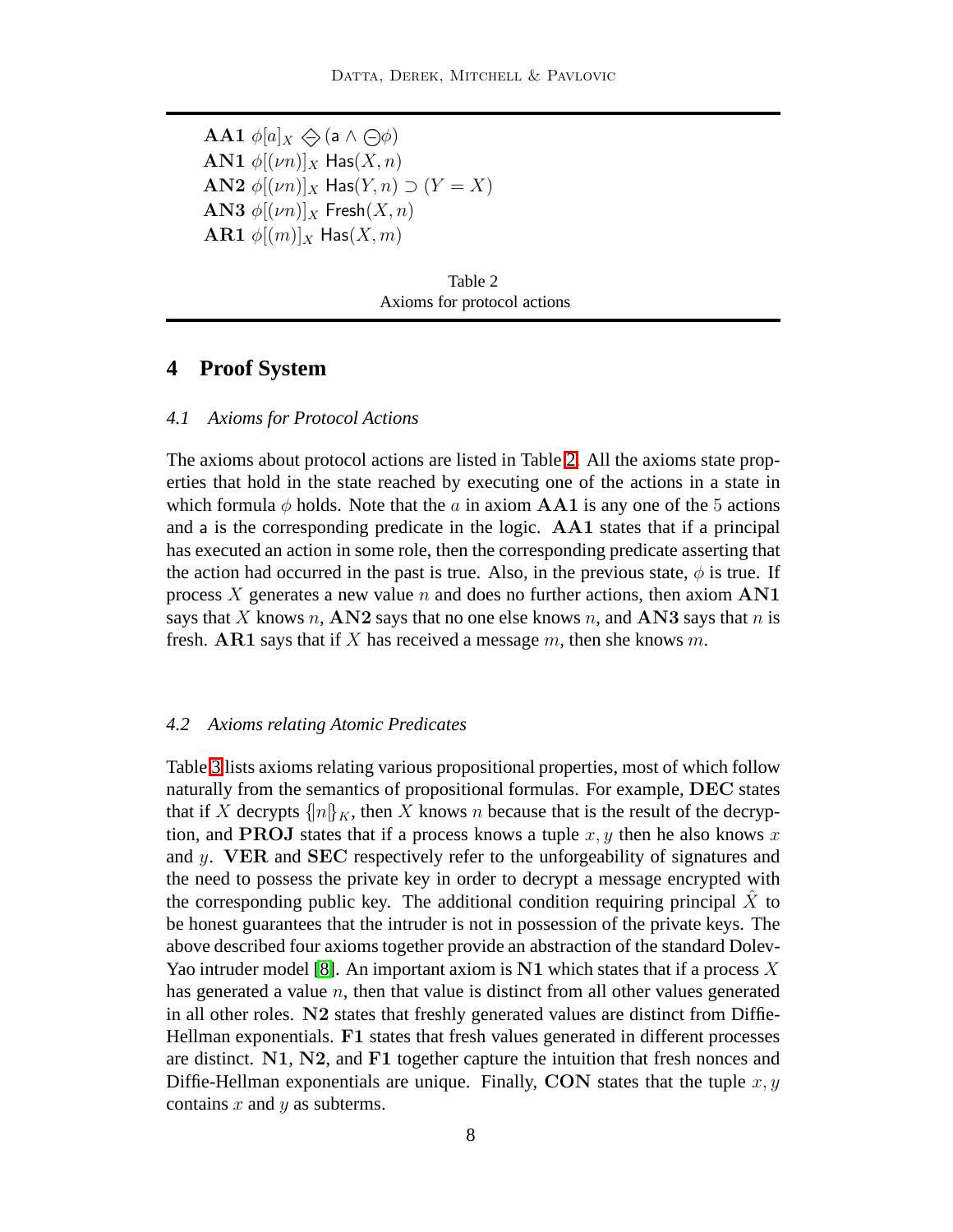Axioms Capturing Dolev-Yao Model:

 $\text{DEC} \Leftrightarrow \text{Decrypt}(X, \{n\}_K) \supset \text{Has}(X, n)$ **PROJ** Has $(X,(x, y))$  ⊃ Has $(X, x)$  ∧ Has $(X, y)$ SEC Honest $(\hat{X}) \wedge \Leftrightarrow$  Decrypt $(Y, \{|n\|_X) \supset (\hat{Y} = \hat{X})$ VER Honest $(\hat{X}) \wedge \Leftrightarrow$  Verify $(Y, \{n\}\overline{X}) \supset$  $\exists X.\exists m.(\Leftrightarrow \mathsf{Send}(X,m) \wedge \mathsf{contains}(m,\{|n|\}\overline{X}))$ Axioms Capturing Uniqueness of Nonces: N1  $\Leftrightarrow$  New  $(X, n) \land \Leftrightarrow$  New  $(Y, n)$  ⊃  $(X = Y)$  $\mathbf{N2} \Leftrightarrow \mathsf{New}(X, p) \supset \neg \Leftrightarrow \mathsf{New}(Y, g^p)$ **F1**  $\Leftrightarrow$  Fresh $(X, n) \land \Leftrightarrow$  Fresh $(Y, n)$  ⊃  $(X = Y)$ Axiom Capturing Subterm Relationship:

CON Contains $((x, y), x) \wedge$  Contains $((x, y), y)$ 

Table 3 Relationship between properties

## <span id="page-8-0"></span>*4.3 Inference Rules, Preservation and Freshness Loss Axioms*

Table [4](#page-9-0) collects the inference rules and some additional axioms. The generic inference rules follow naturally from the semantics. G2 is exactly of the same form as the rule of consequence in Hoare Logic. It is clear that most predicates are preserved by additional actions. For example, if in some state  $\text{Has}(X, n)$  holds, then it continues to hold, when  $X$  executes additional actions. Intuitively, if a process possesses some information at a point in a run, then she remembers it for the rest of the run. Note, however, that the Fresh predicate is not preserved if the freshly generated value  $n$  is sent out in a message (see F).

### *4.4 Axioms and Rules for Temporal Ordering*

In order to prove mutual authentication, we need to reason about the temporal ordering of actions carried out by different processes. For this purpose, we use a fragment of the proof system for Propositional Linear Temporal Logic, PLTL (Table [5\)](#page-10-0). See [\[34\]](#page-20-15) for a complete axiomatization of PLTL. The axioms and rules specific to the temporal ordering of actions are presented in Table [5.](#page-10-0) The first two rules are fairly straightforward. AF1 orders the actions within a role. This is consistent with the way we view a role as an ordered sequence of actions. AF2 states that the After relation is transitive on actions executed by honest participants. It makes sense since we assume that in a role of a protocol, an honest principal does not send the same message twice. AF3 and AF4 use the freshness of nonces to reason about the ordering of actions carried out by different processes. Intuitively,  $\overline{AF3}$  states that if a process X creates a fresh value n and then sends out a message containing it as a subterm, then any action carried out by any other process which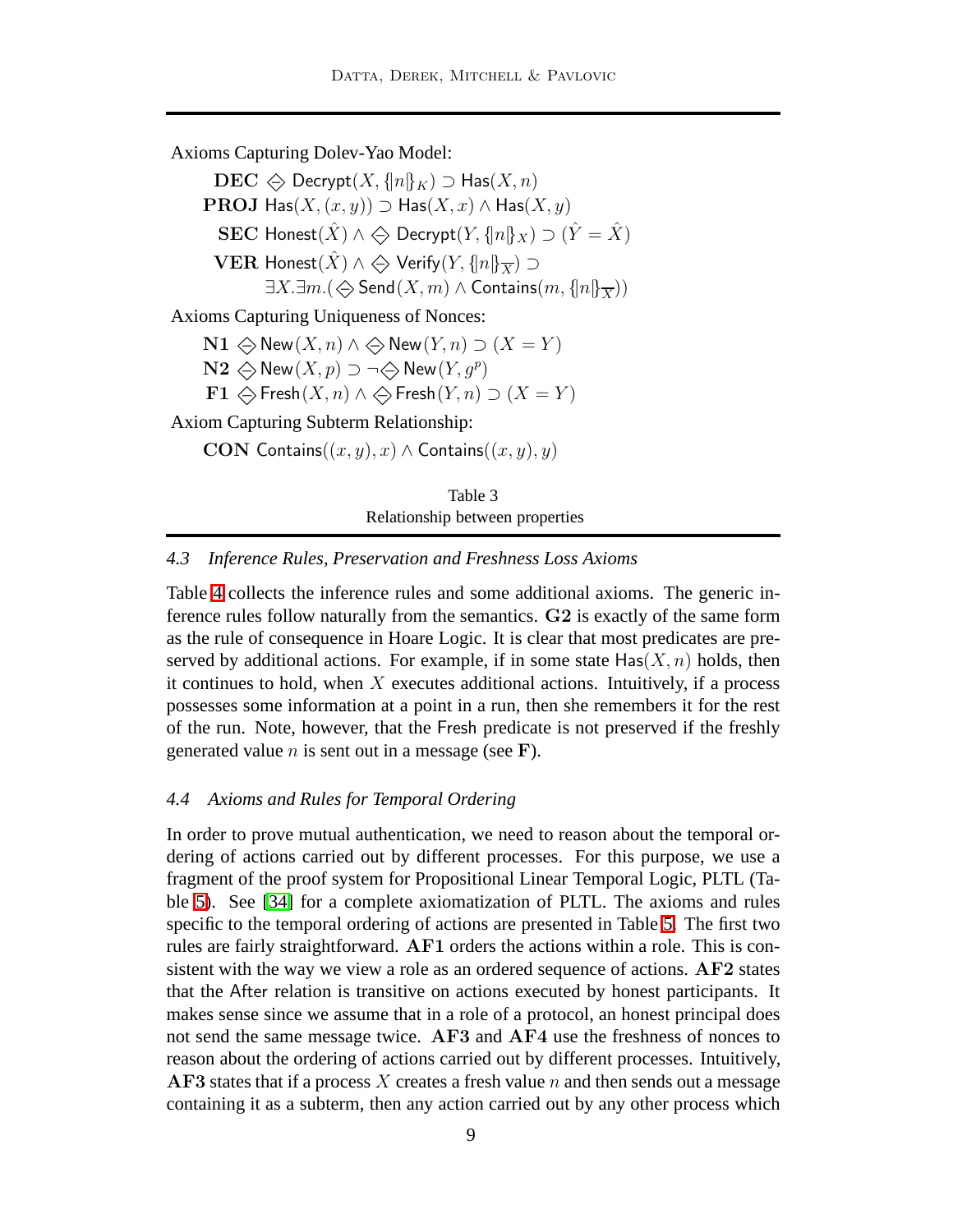Generic Rules:

$$
\frac{\theta[P]_X \phi \quad \theta[P]_X \psi}{\theta[P]_X \phi \land \psi} \mathbf{G1} \quad \frac{\theta[P]_X \phi \quad \theta' \supset \theta \quad \phi \supset \phi'}{\theta'[P]_X \phi'} \mathbf{G2} \quad \frac{\phi}{\theta[P]_X \phi} \mathbf{G3} \quad \frac{\exists x. \phi(x)}{\phi(c_0)} \mathbf{G4}
$$

Preservation Axioms: (For Persist  $\in \{\text{Has}, \diamondsuit \phi\},\$ )

- **P1** Persist $(X, t)[a]_X$  Persist $(X, t)$
- P2 Fresh $(X, t)[a]_X$  Fresh $(X, t)$ , where  $(t \not\subset a) \vee (a \neq \langle m \rangle)$
- **P3** HasAlone(X, t)[a]<sub>X</sub> HasAlone(X, t), where  $(t \nsubseteq v a) \vee (a \neq \langle m \rangle)$

Freshness Loss Axiom:

F Fresh $(X, t)[\langle m \rangle]_X$  ¬Fresh $(X, t)$ , where  $(t \subseteq m)$ 

Table 4 Generic Rules, Preservation and Freshness Loss Axioms

<span id="page-9-0"></span>involves n (e.g. if Y receives a message containing n inside a signature), happens after the send action. AF4 is similar except for the fact that the roles of  $X$  and  $Y$ are reversed.

#### *4.5 The Honesty Rule*

The honesty rule is essentially an invariance rule for proving properties of all roles of a protocol. It is similar to the basic invariance rule of LTL [\[19\]](#page-19-11). The honesty rule is used to combine facts about one role with inferred actions of other roles. For example, suppose Alice receives a response from a message sent to Bob. Alice may wish to use properties of Bob's role to reason about how Bob generated his reply. In order to do so, Alice may assume that Bob is honest and derive consequences from this assumption. Since honesty, by definition in our framework, means "following one or more roles of the protocol," honest principals must satisfy every property that is a provable invariant of the protocol roles.

Recall that a protocol Q is a set of roles,  $\mathcal{Q} = \{\rho_1, \rho_2, \dots, \rho_k\}$ . If  $\rho \in \mathcal{Q}$  is a role of protocol Q, we write  $P \epsilon BS(\rho)$  if P is a continuous segment of the actions of role  $\rho$  such that (a) P is the empty sequence; or (b) P starts at the beginning of  $\rho$ and goes upto the first receive ; or  $(c)$  P starts from a receive action and goes upto the next receive action; or (d)  $P$  starts from the last receive action and continues till the end of the role. We call such a  $P$  a *basic sequence* of role  $\rho$ . The reason for only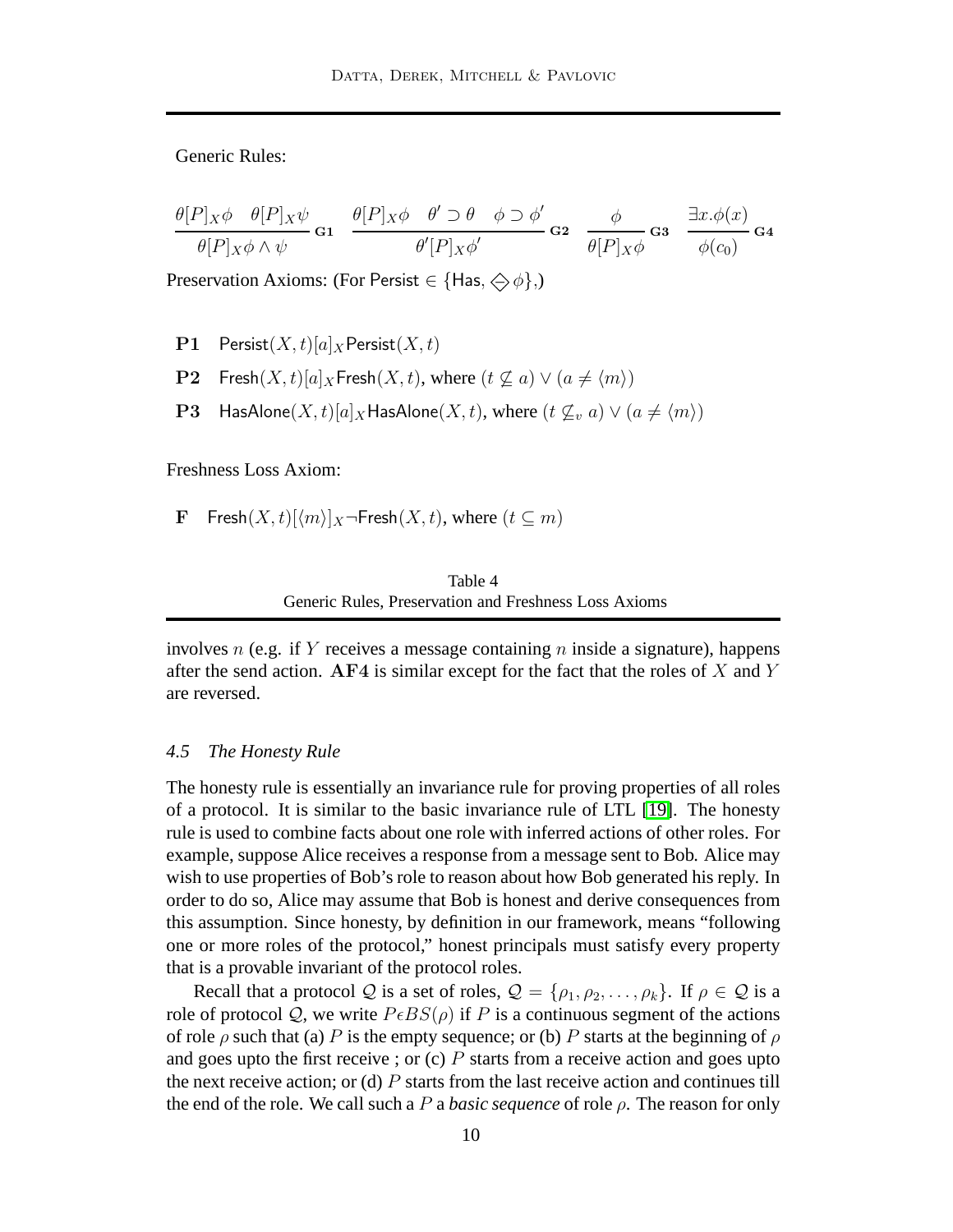PLTL Axioms:

 $\textbf{T1} \Leftrightarrow (\phi \land \psi) \supset (\Leftrightarrow \phi \land \Leftrightarrow \psi)$  $\mathbf{T2} \Leftrightarrow (\phi \vee \psi) \supset (\Leftrightarrow \phi \vee \Leftrightarrow \psi)$  $T3 \ominus \neg \phi \leftrightarrow \neg \ominus \phi$ 

Temporal Generalization Rule:

 $\phi$   $_{\rm TGEN}$  $\neg \diamondsuit \neg \phi$ 

Temporal Ordering of actions:

$$
\begin{aligned} \textbf{AF1} \,\, & \theta[a_1 \dots a_n]_X \,\, \text{After}(\mathsf{a_1}, \mathsf{a_2}) \wedge \dots \wedge \text{After}(\mathsf{a_{n-1}}, \mathsf{a_n}) \\ \textbf{AF2} \,\, \text{Honest}(\hat{X}) \wedge \text{Honest}(\hat{Y}) \wedge \text{Honest}(\hat{Z}) \supset \\ & \quad (\text{After}(\mathsf{a_1}(X), \mathsf{a_2}(Y)) \wedge \text{After}(\mathsf{a_2}(Y), \mathsf{a_3}(Z)) \supset \text{After}(\mathsf{a_1}(X), \mathsf{a_3}(Z))) \end{aligned}
$$

$$
\frac{\operatorname{Fresh}(X, n)[\langle m \rangle P]_X (\phi \supset \bigotimes \mathsf{a}_2(Y))}{\operatorname{Fresh}(X, n)[\langle m \rangle P]_X (\phi \supset \operatorname{After}(\operatorname{Send}(X, m), \mathsf{a}_2))} \text{AF3} \quad (X \neq Y) \land (n \subseteq m, \mathsf{a}_2)
$$

$$
\frac{\theta[Pa_2]_X (\phi \supset \bigotimes (\text{Send}(Y,m) \land \bigcirc \text{Fresh}(Y,n)))}{\theta[Pa_2]_X (\phi \supset \text{After}(\text{Send}(Y,m),a_2))}
$$
AF4  $(X \neq Y) \land (n \subseteq m, a_2)$   
Table 5  
Axioms and rules for temporal ordering

<span id="page-10-0"></span>considering segments starting from a read and continuing till the next read is that if a role contains a send, the send may be done asynchronously without waiting for another role to receive. Therefore, we can assume without loss of generality that the only "pausing" states of a principal are those where the role is waiting for input. If a role calls for a message to be sent, then we dictate that the principal following this role must complete the send before pausing.

Since the honesty rule depends on the protocol, we write  $Q \vdash \theta[P]\phi$  if  $\theta[P]\phi$  is provable using the honesty rule for  $Q$  and the other axioms and proof rules. Using the notation just introduced, the honesty rule may be written as follows.

$$
\frac{[\ ]_X \phi \qquad \forall \rho \in \mathcal{Q}.\forall P \in BS(\rho). \ \phi \ [P]_X \ \phi}{\mathcal{Q} \vdash \mathsf{Honest}(\hat{X}) \supset \phi} \text{ ~\bf{no ~free ~ variable in} ~\phi} \text{ ~\bf{except} ~\textit{$X$ bound in} } \begin{array}{c} \text{ no free variable in } \phi \\ \text{except } X \text{~bound in} \\ \text{[}P \ ]_X \end{array}
$$

In words, if  $\phi$  holds at the beginning of every role of  $Q$  and is preserved by all its basic sequences, then every honest principal executing protocol Q must satisfy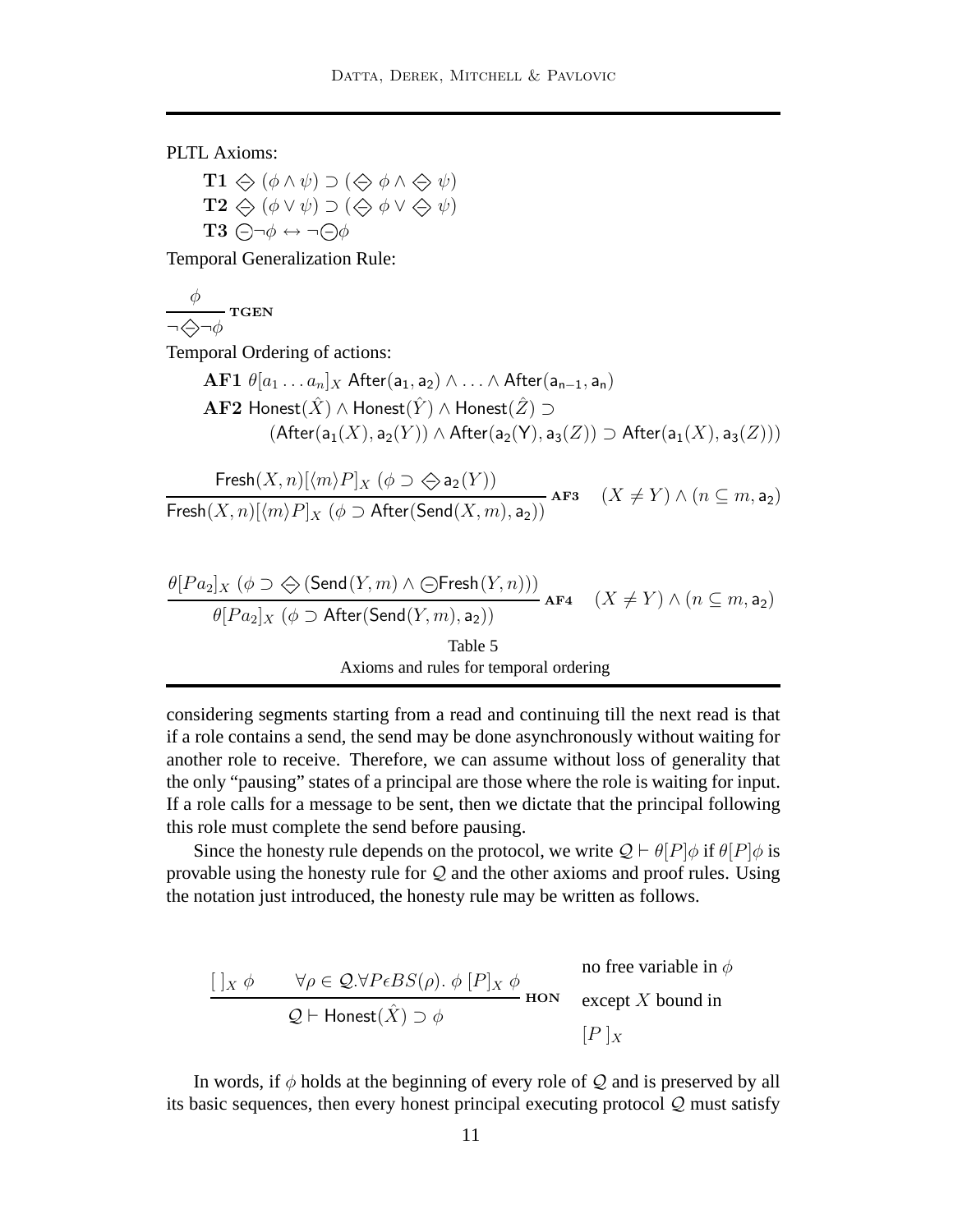| $\Gamma \vdash \phi$              | $\Gamma \vdash \phi_1[P]_A\phi_2 \qquad \Gamma \vdash \phi_2[P']_A\phi_3$ | $\mathcal{Q} \vdash \Gamma$ | $\mathcal{Q}' \vdash \Gamma$ |
|-----------------------------------|---------------------------------------------------------------------------|-----------------------------|------------------------------|
| $\Gamma \cup \Gamma' \vdash \phi$ | C1<br>$\Gamma \vdash \phi_1[P;P']_A\phi_3$                                |                             | $Q \circ Q' \vdash \Gamma$   |
|                                   |                                                                           |                             |                              |
|                                   | Table 6                                                                   |                             |                              |
|                                   | <b>Composition Rules</b>                                                  |                             |                              |

<span id="page-11-0"></span> $\phi$ . The side condition prevents free variables in the conclusion Honest(X)  $\supset \phi$ from becoming bound in any hypothesis. Intuitively, since  $\phi$  holds in the initial state and is preserved by all basic sequences, it holds at all pausing states of any run.

# <span id="page-11-1"></span>**5 Formalizing Protocol Composition**

Until this point, protocols have been analyzed in isolation. In this section, we extend the deductive system to reason about protocol composition. In doing so, we address the two ways in which composition problems can arise in security protocol analysis. Both arise out of complexity. In one case, we wish to gain control of complexity by building up a proof of correctness of a complex protocol from proofs of correctness of its component sub-protocols. In the other, we want to avoid insecure interactions between different protocols or different versions of the same protocol that may be operating over the same network.

The protocol composition rules are collected in Table [6.](#page-11-0) Γ denotes a set of formulas which we refer to as *environment invariants*. The idea is to capture, using these formulas, the constraints that the environment must satisfy in order to enable a specific protocol to retain its security property. Typically, these constraints will impose restrictions on the actions of the honest principals, i.e., the principals who are faithfully executing one or more of the protocols running in the environment. We write  $\Gamma \vdash \phi$  if  $\phi$  is provable using the formulas in  $\Gamma$  and the axioms and proof rules of the deductive system. The semantic entailment,  $\Gamma \models \phi$ , is defined in Appendix [B.](#page-24-0) Essentially, it says, that in any run in which the invariants in  $\Gamma$  hold, the formula  $\phi$  is true.

The weakening rule, W, states that a formula  $\phi$  which is provable from a set of hypotheses, Γ, remains provable if additional formulas are added to the set of hypotheses. The protocol composition rule C1 gives us a way of sequentially composing two roles  $P$  and  $P'$  when the logical formula guaranteed by the execution of  $P$ , i.e., the post-condition of  $P$ , matches the pre-condition required in order to ensure that  $P'$  achieves some property. As before,  $\Gamma$  denotes a set of hypotheses which are used in proving the properties of the protocols. This form of reasoning allows a proof of correctness of a protocol to be built up incrementally from a proof of its component sub-protocols. The other composition rule C2 states that if the environment invariants hold for two protocols,  $Q$  and  $Q'$ , then the invariants also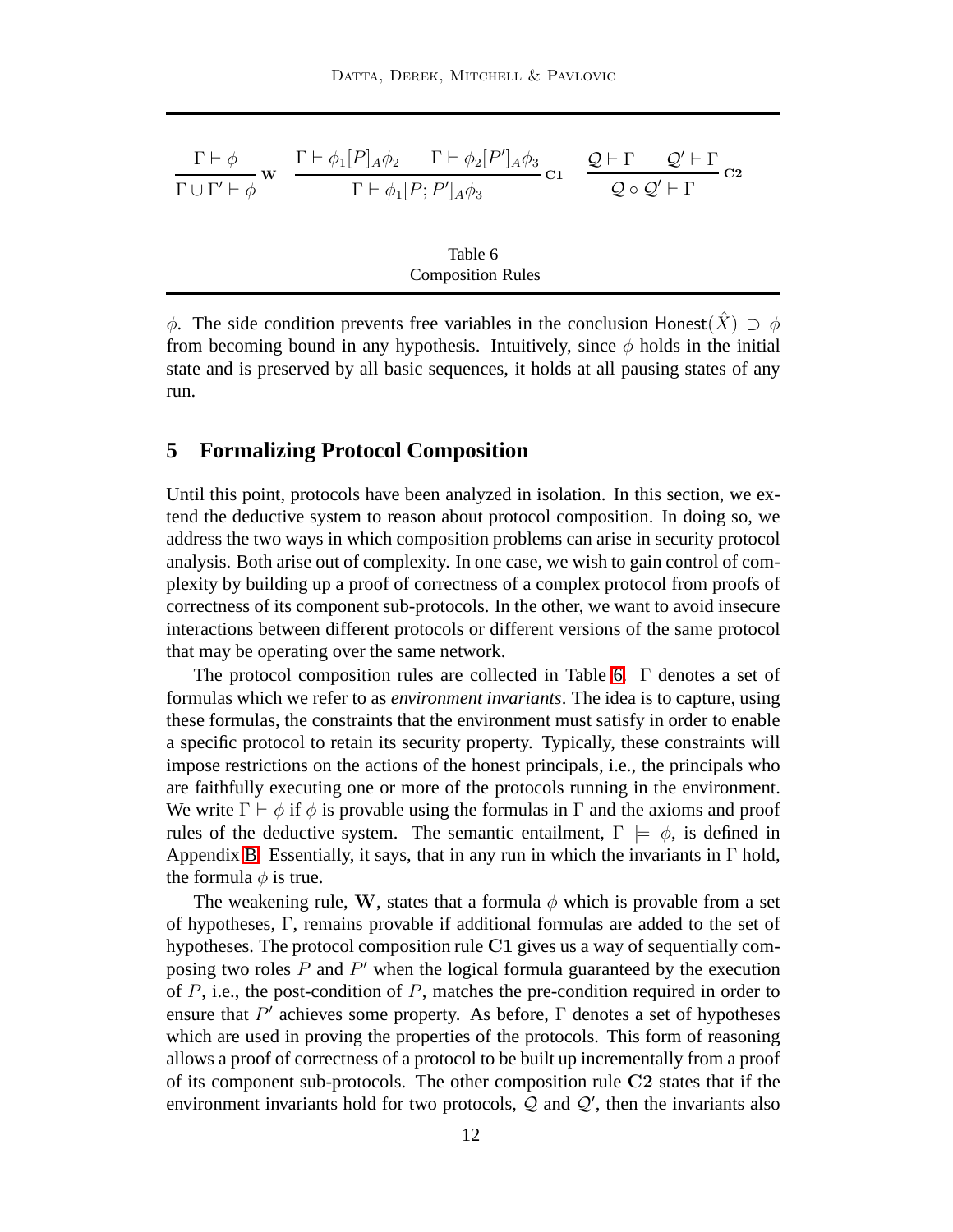hold for their composition. This rule is sound if the formulas in  $\Gamma$  capture tracebased invariants, which are proved using the honesty rule in our deductive system. Soundness proofs of the rules in Table [6](#page-11-0) are presented in Appendix [C.](#page-26-0)

If Q and Q' are protocols, then we define  $Q \circ Q'$  to be any protocol such that every role  $\rho$  in  $\mathcal{Q} \circ \mathcal{Q}'$  is a concatenation of basic sequences of roles in  $\mathcal{Q}$  or  $\mathcal{Q}'$ . Therefore, every  $\rho \in \mathcal{Q} \circ \mathcal{Q}'$  can be written as  $\rho = \rho_1 \rho_2 \dots \rho_n$  where every  $\rho_i$  is a basic sequence of a role in  $Q$  or  $Q'$ . Note that sequential and parallel composition arise as special cases of this general composition operation.

Our general methodology for proving protocol composition results involves the following steps:

- (i) Prove separately the security properties of protocols  $Q$  and  $Q'$ .
- (ii) Identify the set of environment invariants used in the two proofs,  $\Gamma$  and  $\Gamma'$ . The formulas included in these sets will typically be the formulas in the two proofs, which were proved using the honesty rule.
- (iii) Apply the weakening rule so that  $\Gamma \cup \Gamma'$  represents the set of environment invariants that will be used while applying the composition rules C1 and C2. This step is required in case of sequential composition or if we want to prove that the properties of both  $Q$  and  $Q'$  are preserved by the composition process. However, if the goal is to just prove that the properties of  $Q$  are preserved, then the set of environment invariants that will be used while applying C1 and C2 will simply be  $\Gamma$ .
- (iv) When the post-condition of a role of  $\mathcal Q$  matches the pre-condition of the corresponding role of  $Q'$ , sequentially compose the two roles by applying rule C1. This step is required only in the case of sequential composition.
- (v) Prove that the environment invariants used in proving the properties of the protocols,  $\Gamma \cup \Gamma'$ , hold for both the protocols. Since  $\mathcal{Q} \vdash \Gamma$  was already proved in Step 1, in this step, it is sufficient to show that  $\mathcal{Q} \vdash \Gamma'$  and similarly that  $Q' \vdash \Gamma$ . If Step 3 was skipped, then it is sufficient to just show that  $Q' \vdash \Gamma$ .

Note that in proving a composition result (whether sequential or parallel), we always prove that the two protocols under consideration respect each other's invariants (Step 5), i.e., that they do not interact insecurely. In addition, while proving that two protocols can be sequentially composed, we require that the post-condition of the first matches the pre-condition of the second (Step 4). Thus, in proving a sequential composition result, we address the two central problems of compositional protocol analysis mentioned in the beginning of the section.

# **6 Examples of Protocol Composition**

In this section, we illustrate the use of the methodology outlined in the previous section, by presenting modular proofs of two standard protocols, *ISO-9798-3* [\[15\]](#page-19-9) and *NSL* [\[32](#page-20-16)[,17\]](#page-19-13). The parallel composition of these two protocols is also proved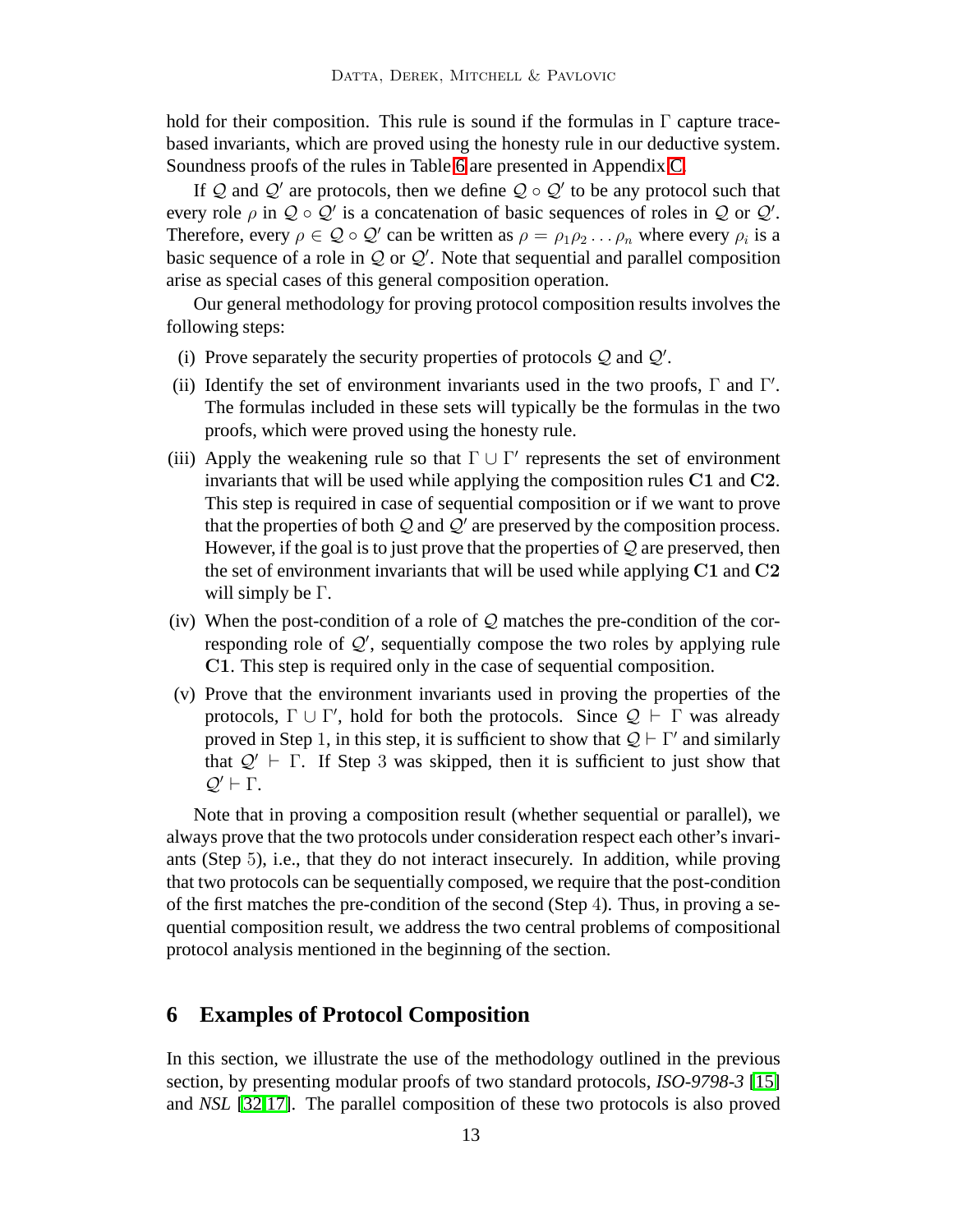secure. Due to space constraints, we only present the the proof of *ISO-9798-3* in its entirety, and sketch an outline of the *NSL* proof and the proof of correctness of their parallel composition.

## <span id="page-13-0"></span>**Example 6.1** The *ISO-9798-3* Protocol

The *ISO-9798-3* protocol is constructed by a sequential composition of a protocol based on the Diffie-Hellman key exchange protocol and the standard signaturebased challenge-response protocol. Here, we prove the key secrecy property of the Diffie-Hellman protocol and the mutual authentication property of the challengeresponse protocol. We then prove that the *ISO-9798-3* protocol can be used to establish an authenticated shared secret by composing the correctness proofs of these two protocols.

#### **Challenge Response Protocol,** CR**:**

Our formulation of authentication is based on the concept of *matching conversations*[\[2\]](#page-18-3) and is similar to the idea of proving authentication using *correspondence assertions* [\[37\]](#page-21-1). The same basic idea is also presented in [\[7\]](#page-19-10) where it is referred to as *matching records of runs*. Simply put, it requires that whenever  $\hat{A}$  and  $\hat{B}$  accept each other's identities at the end of a run, their records of the run *match*, i.e., each message that  $\hat{A}$  sent was received by  $\hat{B}$  and vice versa, each send event happened before the corresponding receive event, and moreover the messages sent by each principal  $(A \text{ or } B)$  appear in the same order in both the records.

A complete proof of the mutual authentication property guaranteed by executing the CR protocol is presented in Table [D](#page-27-0) in Appendix [D.](#page-27-0) The final property proved about the initiator role (referred as  $\phi_{auth}$  henceforth) is of the form: *precondition [actions] postcondition*, where:

$$
precondition = \text{Fresh}(A, m)
$$
\n
$$
actions = [\langle \hat{A}, \hat{B}, m \rangle (\hat{B}, \hat{A}, n, \{m, n, \hat{A}\} \overline{B}/\hat{B}, \hat{A}, y, z)
$$
\n
$$
(\frac{z}{\{\{m, y, \hat{A}\} \overline{B}}) \langle \hat{A}, \hat{B}, \{m, y, \hat{B}\} \overline{A} \rangle]_{A}
$$
\n
$$
postcondition = \text{Honest}(\hat{B}) \supset \text{ActionshOrder}(
$$
\n
$$
\text{Send}(A, \{\hat{A}, \hat{B}, m\}),
$$
\n
$$
\text{Receive}(B, \{\hat{A}, \hat{B}, m\}),
$$
\n
$$
\text{Send}(B, \{\hat{B}, \hat{A}, \{n, \{m, n, \hat{A}\} \overline{B}\}\}),
$$
\n
$$
\text{Receive}(A, \{\hat{B}, \hat{A}, \{n, \{m, n, \hat{A}\} \overline{B}\}\}))
$$

Here, the predicate ActionsInOrder( $a_1, a_2, \ldots, a_n$ ) means that the actions  $a_1, a_2, \ldots, a_n$  $a_n$  were executed in that order. Intuitively, this formula means that after executing the actions in the initiator role purportedly with  $\hat{B}$ ,  $\hat{A}$  is guaranteed that her record of the run matches that of  $\hat{B}$ , provided that  $\hat{B}$  is honest. The set of environmental invariants used in this proof,  $\Gamma$ , contains only one formula (line (9) of Table [D\)](#page-27-0), i.e.,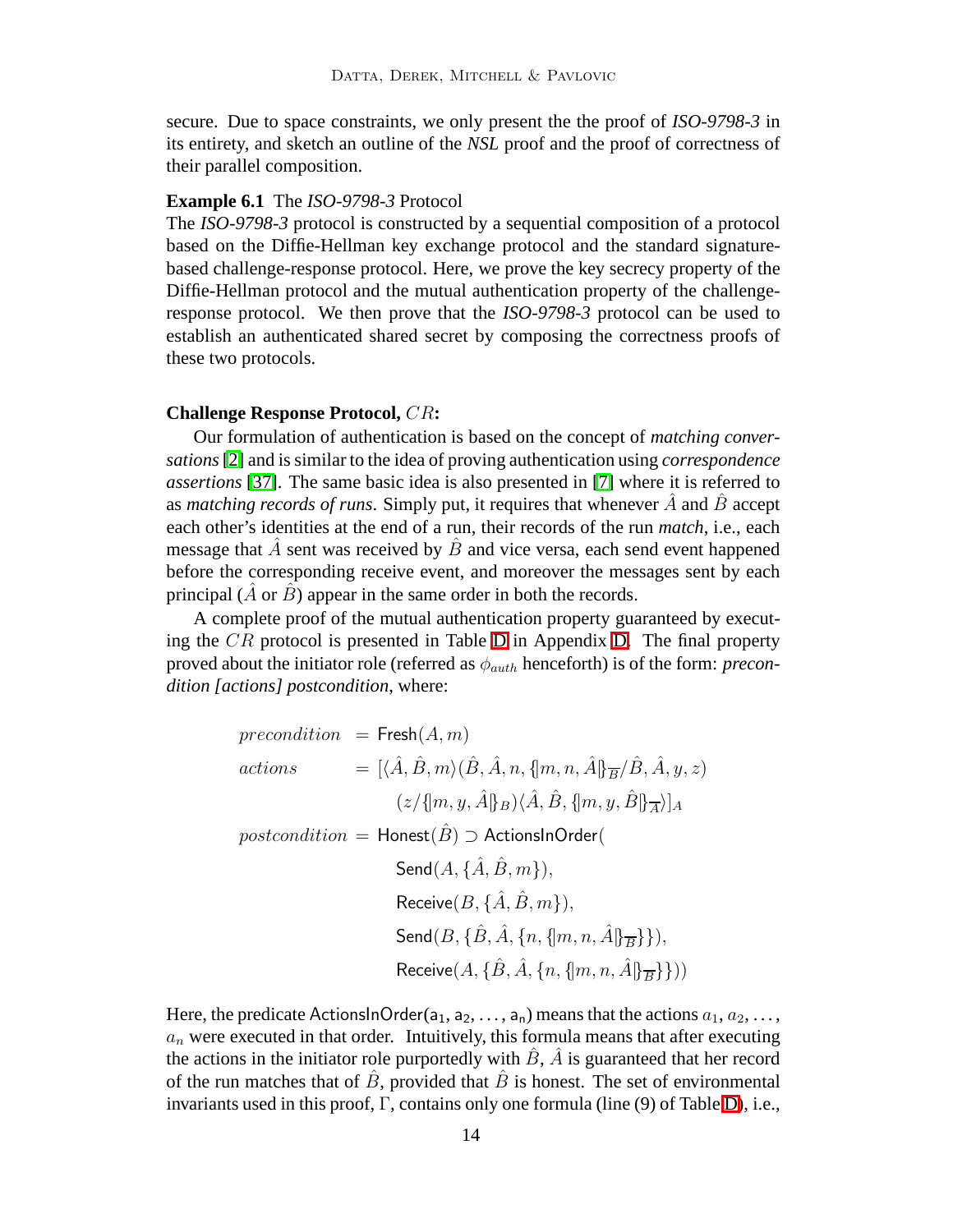DH1 Computes $(X, g^{ab}) \supset \text{Has}(X, g^{ab})$ DH2 Has( $X, a^{ab}$ ) ⊃  $(\mathsf{Computes}(X, g^{ab}) \lor \exists m. (\diamondsuit \mathsf{Receive}(X, m) \land \mathsf{contains}(m, g^{ab})))$ **DH3** ( $\Leftrightarrow$  Receive(*X*, *m*) ∧ Contains(*m*, *q*<sup>*ab*</sup>)) ⊃  $\exists Y, m'.({\sf Computers}(Y, g^{ab}) \wedge \Leftrightarrow {\sf Send}(Y, m') \wedge {\sf Contains}(m', g^{ab}))$ DH4 Fresh $(X, a) \supset$  Fresh $(X, g^a)$ Computes $(X,g^{ab}) \equiv ($   $(\mathsf{Has}(X,a) \land \mathsf{Has}(X,g^b)) \lor (\mathsf{Has}(X,b) \land \mathsf{Has}(X,g^a))$  ) Table 7

<span id="page-14-0"></span>

| Diffie-Hellman Axioms |  |
|-----------------------|--|

 $\Gamma = \{$  Honest $(\hat{B}) \supseteq ($  $($   $\Leftrightarrow$  Send $(B, m_0)$  ∧ Contains $(m_0, \{m, n, \hat{A}\}\overline{B})$  ∧ ¬ $\Leftrightarrow$  Fresh $(B, m)$ ) ⊃  $(m_0 = {\{\hat{B}, \hat{A}, \{n, \{m, n, \hat{A}\} \overline{B}\}\}}$  $\Diamond$  (Send(B, { $\hat{B}$ ,  $\hat{A}$ , {n, {|m, n,  $\hat{A}$ |} $_{\overline{B}}$ }})  $\land$   $\ominus$  Fresh( $B$ , n)) $\land$ ActionsInOrder(Receive( $B, \{\hat{A}, \hat{B}, m\}$ ), Send $(B, \{\hat{B}, \hat{A}, \{n, \{m, n, \hat{A}\}\}\})$ ) ) }

Intuitively, this invariant states that whenever honest  $\hat{B}$  signs a term which is a triple with the third component  $\ddot{A}$ , and the first component was not freshly generated by  $B$ , then it is the case that this signature was sent as part of the second message of the CR protocol. (Note that each message sent and received has the protocol-id in it. We omit these to improve readability).

## **Base Diffie Hellman Protocol,**  $DH_0$ :

The  $DH_0$  protocol involves generating a fresh random number and computing its Diffie-Hellman exponential. It is therefore the initial part of the standard Diffie-Hellman key exchange protocol. In order to reason about the security property of this protocol, the term language and the protocol logic have to be enriched to allow reasoning about Diffie-Hellman computation. The terms  $g(a)$  and  $h(a, b)$ , respectively representing the Diffie-Hellman exponential  $g^a \, mod \, p$  and the Diffie-Hellman secret  $g^{ab}$  mod p, are added to the term language. To improve readability, we will use  $g^a$  and  $g^{ab}$  instead of  $g(a)$  and  $h(a, b)$ . Table [7](#page-14-0) presents the rules specific to the way that Diffie-Hellman secrets are computed. The predicate Computes() is used as a shorthand to denote the fact that the only way to compute a Diffie-Hellman secret is to possess one exponent and the other exponential.  $\mathbf{D} \mathbf{H} \mathbf{1}$  states that if X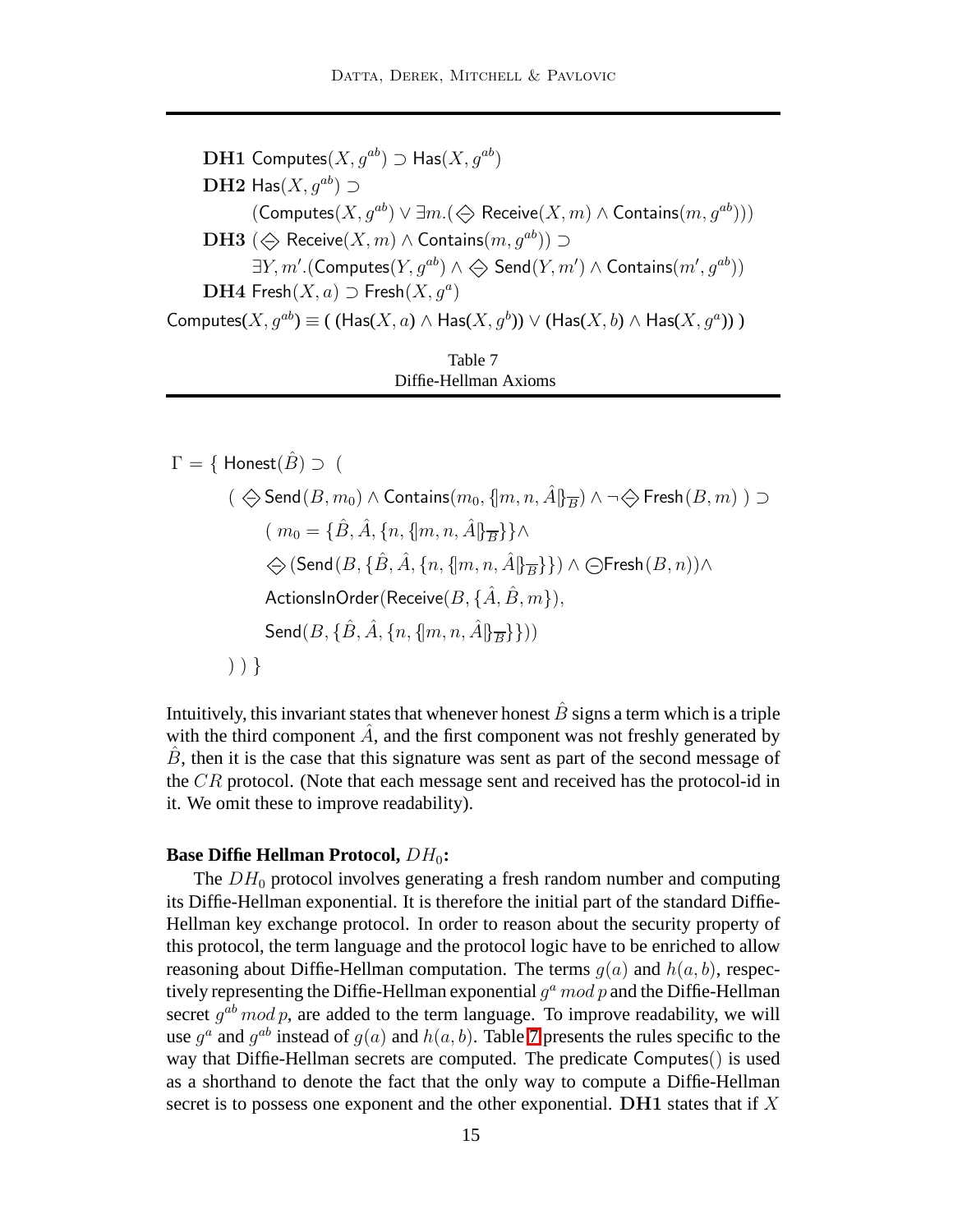can compute the Diffie-Hellman secret, then she also possesses it. DH2 captures the intuition that the only way to possess a Diffie-Hellman secret is to either compute it directly or obtain it from a received message containing it. DH3 states that if a principal receives a message containing a Diffie-Hellman secret, someone who has computed the secret must have previously sent a (possibly different) message containing it. DH4 captures the intuition that if  $a$  is fresh at some point of a run, then  $g^a$  is also fresh at that point.

The property of the initiator role of the  $DH_0$  protocol is given by the formula below.

 $[(\nu a)]_A$  HasAlone $(A,a)\wedge \mathsf{Fresh}(A,g^a)$ 

This formula follows easily from the axioms and rules of the logic. It states that after carrying out the initiator role of  $DH_0$ , A possesses a fresh Diffie-Hellman exponential  $g^a$  and is the only one who possesses the exponent  $a$ . This property will be useful in proving the secrecy condition of the *ISO-9798-3* protocol. The set of environmental invariants used in this proof, Γ ′ , is empty.

#### **Composing the Protocols:**

We now prove the security properties of the *ISO-9798-3* protocol by composing the correctness proofs of  $DH_0$  and  $CR$ . In doing so, we follow the general methodology for proving composition results outlined in Section [5.](#page-11-1) Let us go back and look at the form of the logical formulas characterizing the initiator roles of  $DH_0$  and  $CR$ :

$$
DH_0: \Gamma' \vdash [\mathbf{Init}_{\mathbf{DH}_0}]_A \mathsf{Fresh}(A, g^a)
$$
  

$$
CR \quad : \Gamma \vdash \mathsf{Fresh}(A, m) [\mathbf{Init}_{\mathbf{CR}}]_A \phi_{auth}
$$

At this point, steps 1 and 2 of the general methodology have already been carried out. We now apply the weakening rule to both the formulas above (step 3). Since  $Γ'$  is empty,  $Γ ∪ Γ'$  is simply Γ. Note that the post-condition of  $DH_0$  matches the pre-condition of CR. We can therefore compose the two formulas by applying the composition rule  $C1$  (step 4). The resulting formula is:

$$
ISO\text{-}9798\text{-}3\ (auth.) : \Gamma \vdash [\mathbf{Init}_{\mathbf{DH}_0}; \mathbf{Init}_{\mathbf{CR}}]_A \phi_{auth}
$$

The result of composing the two roles is that the freshly generated Diffie-Hellman exponential is substituted for the nonce in the challenge-response cord. The resulting role is precisely the initiator role of the *ISO-9798-3* protocol. The formula above states that the mutual authentication property of  $CR$  is preserved by the composition process assuming that the environmental invariants in  $\Gamma$  are still satisfied. Finally, using the honesty rule, it is easily proved that  $DH_0$  respects the environmental invariants in  $\Gamma$  (step 5). Therefore, by applying the composition rule C2, we conclude that the sequential composition of  $DH_0$  and  $CR$ , which is *ISO-9798-3* , respects the invariants in  $\Gamma$ . This completes the composition proof for the mutual authentication property.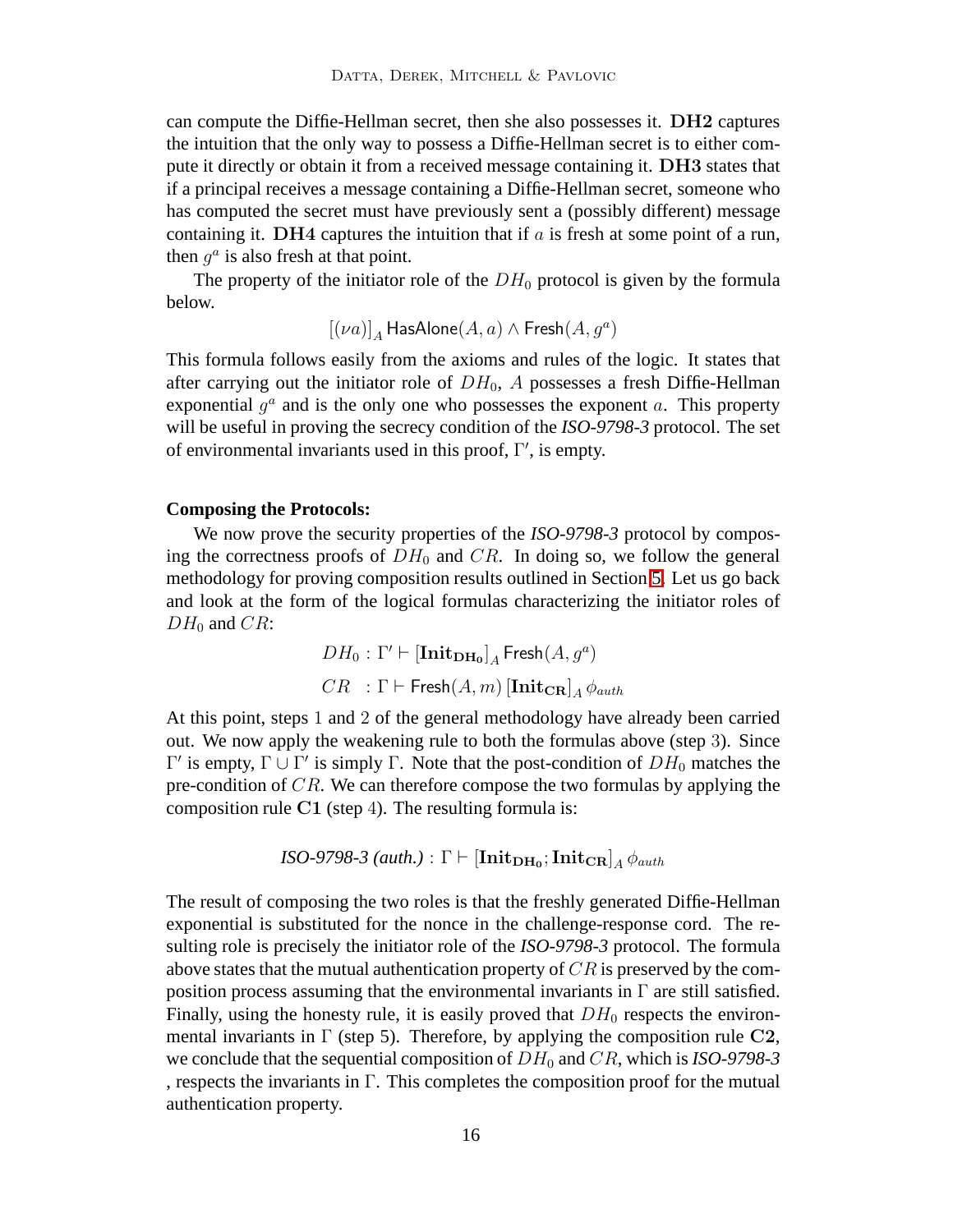The other main step involves proving that the secrecy property of  $DH_0$  is preserved by CR, since the CR protocol does not reveal the Diffie-Hellman exponents.

$$
\begin{aligned} DH_0:&\vdash [{\mathbf{Init}}_{\mathbf{DH}_0}]_A\operatorname{\mathsf{HasAlone}}(A,a)\\ CR'&\;\vdash {\mathsf{HasAlone}}(A,a)\left[{\mathbf{Init}}_{\mathbf{CR}'}\right]_A\operatorname{\mathsf{HasAlone}}(A,a)\end{aligned}
$$

Here,  $CR'$  is the same protocol as  $CR$  except that  $g<sup>a</sup>$  is substituted for the nonce m. Therefore, by applying the composition rule C1 again, we have the secrecy condition for the *ISO-9798-3* protocol:

$$
ISO\text{-}9798\text{-}3~(secrecy) : \\ \vdash [\mathbf{Init}_{\mathbf{DH_0}}; \mathbf{Init}_{\mathbf{CR}}]_A \mathsf{HasAlone}(A, a)
$$

Since the set of environment invariants is empty, steps 3 and 5 follow trivially. The rest of the proof uses properties of the Diffie-Hellman method of secret computation to prove the following logical formula:

$$
ISO\text{-}9798\text{-}3 \text{ (shared-secret)}: [\text{Init}_{\text{DH}_0}; \text{Init}_{\text{CR}}]_A \text{ Honest}(\hat{B}) \supset
$$

$$
(n = g^{b_0} \land \text{Has}(A, g^{ab_0}) \land (\text{Has}(X, g^{ab_0}) \supset
$$

$$
(X = A \lor X = B)))
$$

Intuitively, the property proved is that if  $\hat{B}$  is honest, then  $\hat{A}$  and  $\hat{B}$  are the only people who know the Diffie-Hellman secret  $g^{ab}$ . In other words, the *ISO-9798*-*3* protocol can be used to compute an authenticated shared secret. The complete proof is presented in Table [D](#page-27-0) in Appendix [D.](#page-27-0) It requires another invariant (line (3)) capturing the intuition that the honest agents sign Diffie-Hellman exponentials only.

#### <span id="page-16-0"></span>**Example 6.2** The *NSL* Protocol

The 7 message *NSL* protocol can be proved correct by sequential composition of two protocols, which we refer to as *NSL-init* and *NSL-base* . By running *NSL-init* , a principal obtains the public key certificate of a peer from the server. If a principal possesses a peer's public key certificate, she can run *NSL-base* with him and set up an authenticated shared secret. In our formalism, the postcondition of *NSL-init* is that the principal knows a peer's public key certificate. Also, with a precondition capturing the same property, *NSL-base* has a postcondition stating that the two principals possess a shared secret. Thus, the two protocols can be composed using the composition rule C1. The resulting protocol is *NSL* . Moreover, it can be proved that the two protocols respect each other's invariants, allowing us to conclude that the *NSL* protocol can be used to set up a shared secret. A part of this proof appears in [\[9\]](#page-19-8).

<span id="page-16-1"></span>**Example 6.3** Parallel Composition of *ISO-9798-3* and *NSL* Since *ISO-9798-3* and *NSL* respect each other's invariants, their parallel composi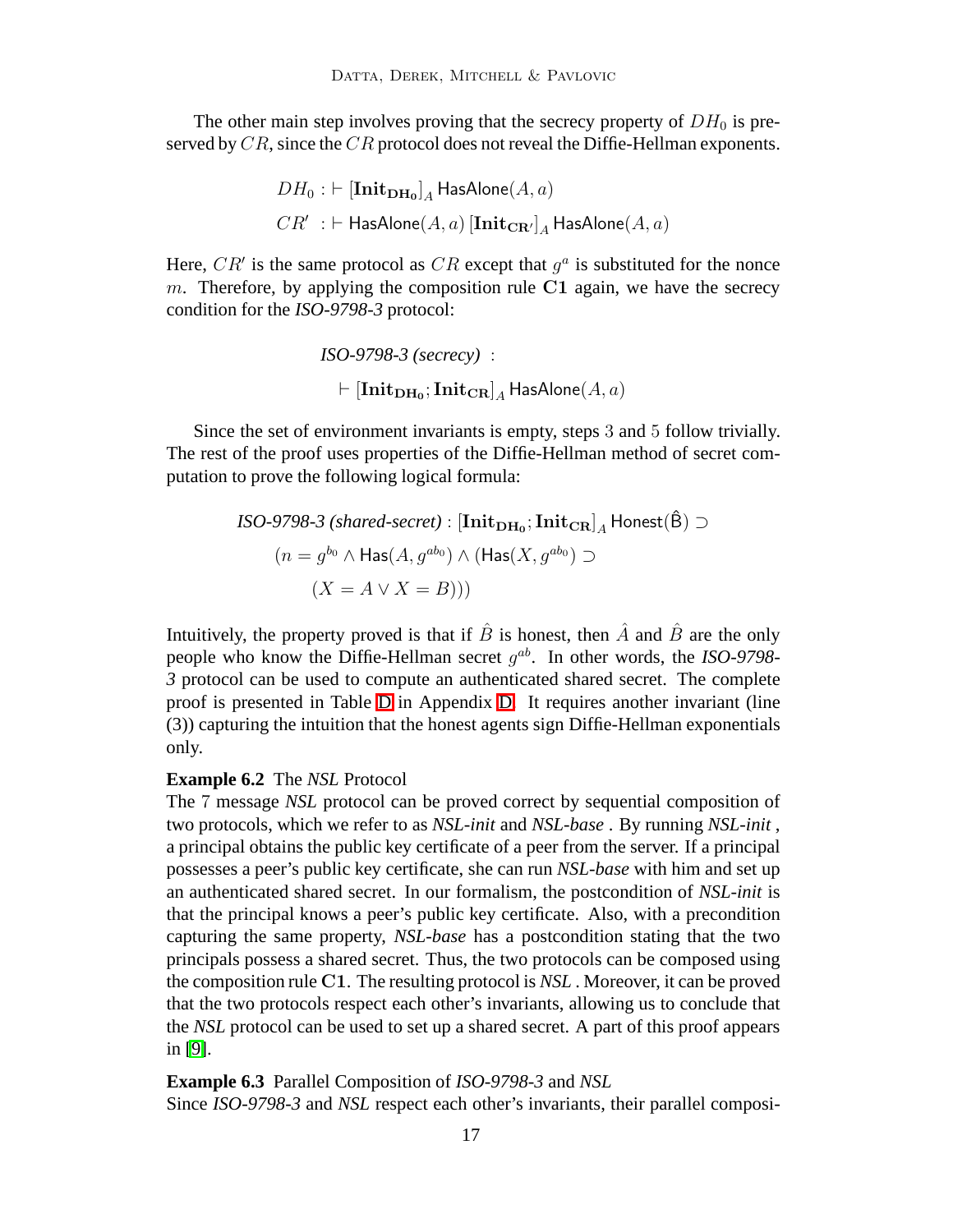tion can also be proved secure using our formalism. The main insight from this proof is that if the authenticators of two protocols (which are individually secure) cannot be confused with each other, then their composition is secure. Disjoint encryption, which has been suggested as a design principle to avoid insecure interaction between protocols [\[4,](#page-18-0)[12\]](#page-19-5), appears to be a special case of this more general principle.

# **7 Related Work**

Early work on the protocol composition problem concentrated on designing protocols that would be guaranteed to compose with any other protocol. This led to rather stringent constraints on protocols: in essence, they required the fail-stop property [\[11\]](#page-19-4) or something very similar to it [\[14\]](#page-19-6). Since real-world protocols are not designed in this manner, these approaches did not have much practical application. More recent work has therefore focussed on reducing the amount of work that is required to show that protocols are composable. Meadows, in her analysis of the IKE protocol suite using the NRL Protocol Analyzer [\[27\]](#page-20-6), proved that the different sub-protocols did not interact insecurely with each other by restricting attention to only those parts of the sub-protocols, which had a chance of subverting each other's security goals. Independently, Thayer, Herzog and Guttman used a similar insight to develop a technique for proving composition results using their strand space model [\[36\]](#page-20-7). Their technique consisted in showing that a set of terms generated by one protocol can never be accepted by principals executing the other protocol. The techniques used for choosing the set of terms, however, is specific to the protocols in [\[10\]](#page-19-14). A somewhat different approach is used by Lynch [\[18\]](#page-19-7) to prove that the composition of a simple shared key communication protocol and the Diffie-Hellman key distribution protocol is secure. Her model uses I/O automata and the protocols are shown to compose if adversaries are only passive eavesdroppers.

In a recent paper [\[4\]](#page-18-0), Canetti, Meadows and Syverson, revisit the protocol composition problem. They show how the interaction between a protocol and its environment can have a major effect on the security properties of the protocol. In particular, they demonstrate a number of attacks on published and widely used protocols that are not feasible against the protocol running in isolation but become feasible in some environments. The main question that this study leaves open is: how should the environment be constrained so that it does not subvert the security goals of a protocol? The authors put forward some rules of thumb that could be useful in answering this question. Of these, at least two can be justified using our formalization. The first of these states that the environment should not use keys or other secrets in unaltered form. Specifically, the protocol under consideration should not encrypt messages with a key used to encrypt messages by any protocol in its environment. The reason this makes sense is that if two protocols use a particular form of encrypted message as a test to authenticate a peer, then the attacker might be able to make a principal running the first protocol accept a message which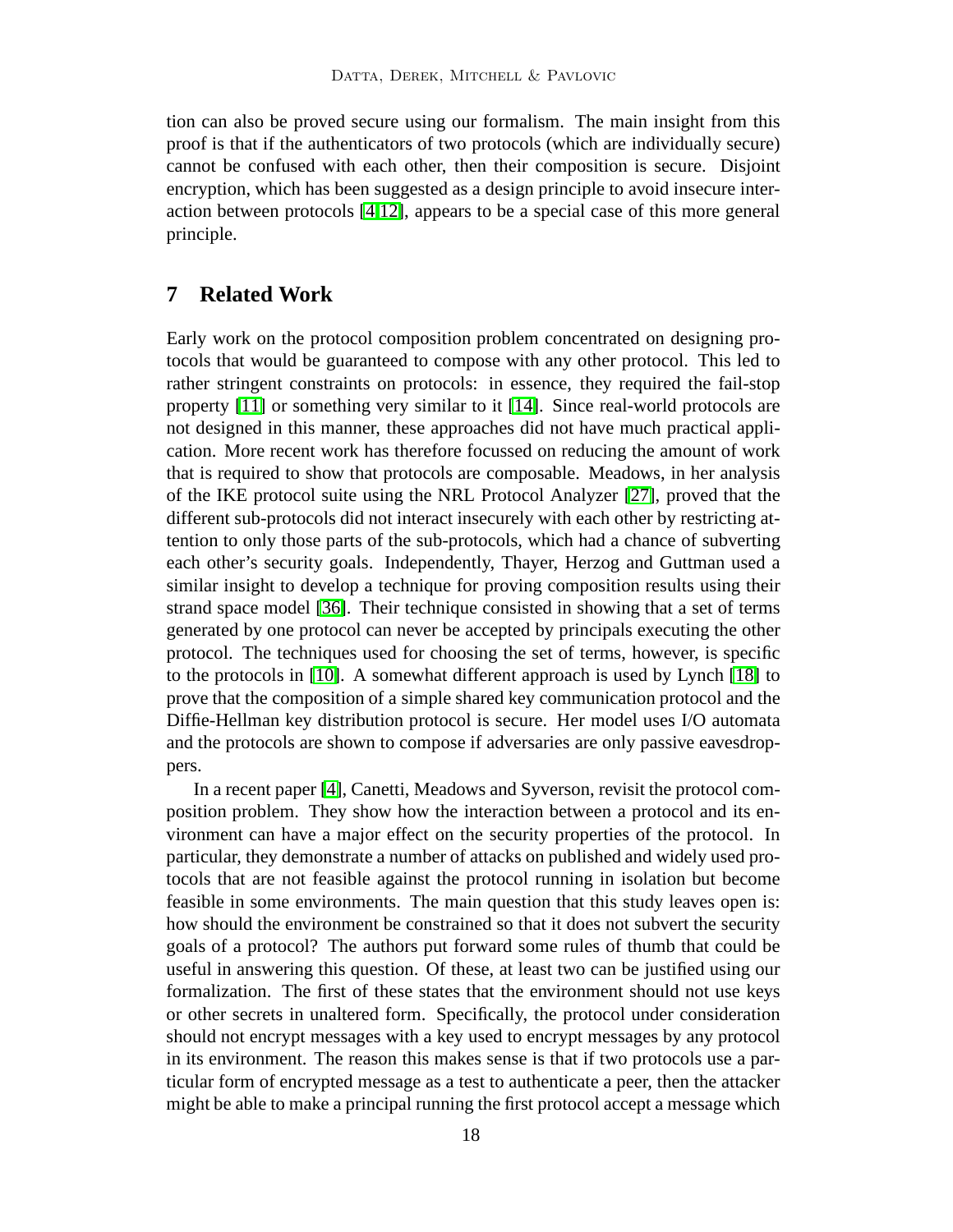actually originated in a run of the second protocol. In our formalism, the environmental invariant for the protocol under consideration would fail to hold in such an environment, and the composition proof would therefore not go through. We note that this principle has been followed in the design of real-world protocols like IKE [\[13\]](#page-19-2). Also, Guttman and Fábrega have proved a theoretical result to the same effect in their strand space model [\[12\]](#page-19-5). The other rule of thumb (also recommended by Kelsey, Schneier and Wagner in [\[16\]](#page-19-0)), is the use of unique protocol identifiers to prevent a message intended for use in one protocol to be mistaken for use in another protocol. This rule can also be similarly justified.

# **8 Conclusions**

A modular approach towards construction and analysis of systems, which is often seen in other areas of computer science, does not seem to work very easily in computer security. The main problem is that systems which are individually secure might lose their security when they are put together because of the way they interact with each other. In this paper, we have presented a methodology for modular reasoning about security protocols. While doing so, we have addressed two basic problems: (a) how do you construct a protocol from smaller sub-protocols? (b) how do you prove that two protocols which are individually secure are also secure while running concurrently? In our formalism, we use before-after assertions to address the first problem and protocol invariants to address the second. The use of the methodology is illustrated by presenting modular proofs involving practical protocols, *ISO-9798-3* and *NSL* . This formalism also justifies some design principles which have been used by protocol designers in the construction of real-world protocols (e.g. IKE) and submuses some previous work in the formal methods community on the protocol composition problem. Future work would include a deeper investigation of the limits and applicability of this method and its connection with other approaches for reasoning about correctness of protocols. Also, it would be an interesting challenge to automate the proof system.

# <span id="page-18-1"></span>**References**

- [1] M. Abadi and A. Gordon. A calculus for cryptographic protocols: the spi calculus. *Information and Computation*, 148(1):1–70, 1999. Expanded version available as SRC Research Report 149 (January 1998).
- <span id="page-18-3"></span>[2] M. Bellare and P. Rogaway. Entity authentication and key distribution. In *Advances in Cryprtology - Crypto '93 Proceedings*. Springer-Verlag, 1994.
- <span id="page-18-2"></span>[3] G. Berry and G. Boudol. The chemical abstract machine. *Theoretical Computer Science*, 96:217–248, 1992.
- <span id="page-18-0"></span>[4] R. Canetti, C. Meadows, and P. Syverson. Environmental requirements for authentication protocols. In *Proceedings of Software Security - Theories and*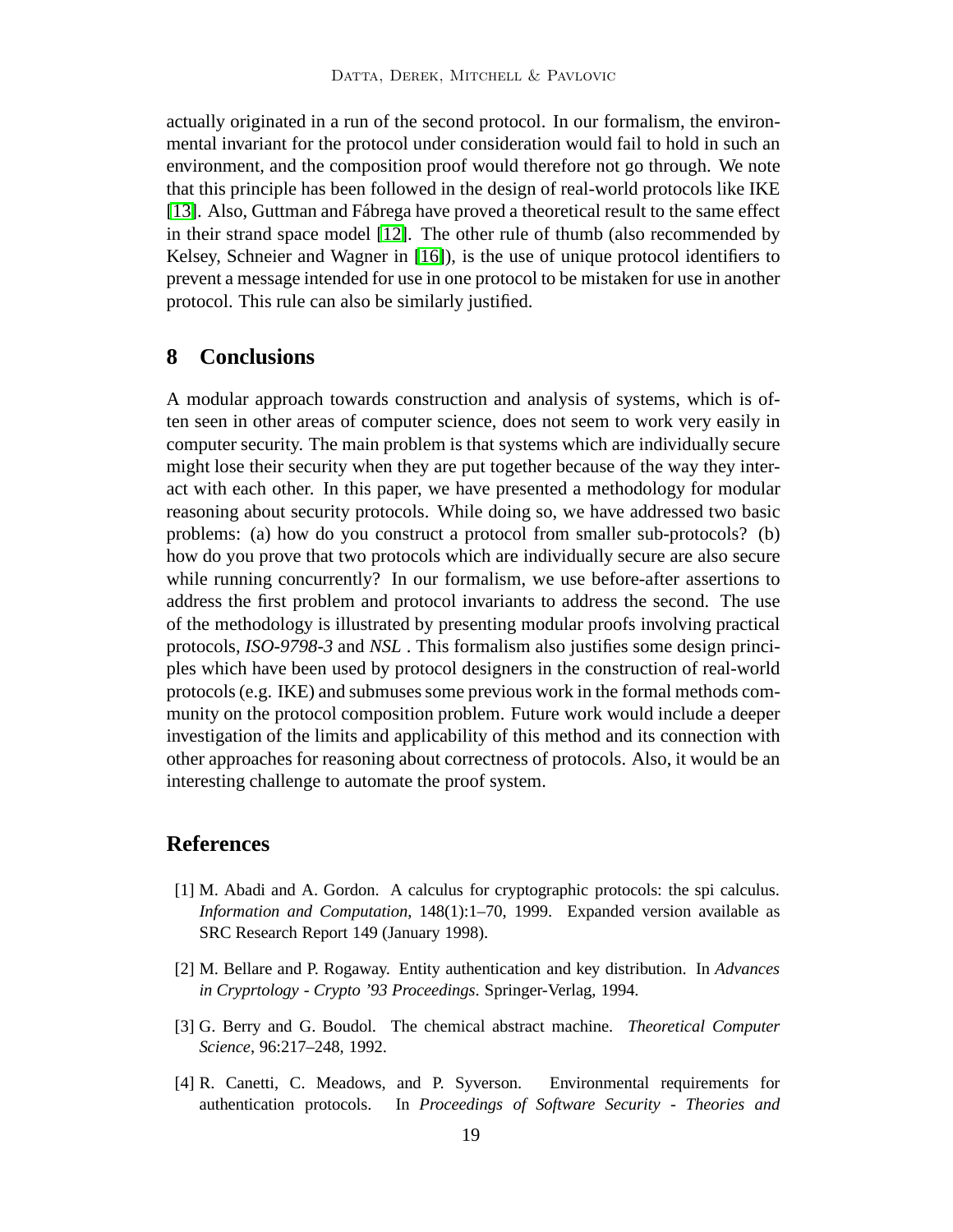*Systems, Mext-NSF-JSPS International Symposium, ISSS, LNCS 2609*, pages 339– 355. Springer-Verlag, 2003.

- <span id="page-19-1"></span>[5] A. Datta, A. Derek, J. C. Mitchell, and D. Pavlovic. A derivation system for security protocols and its logical formalization. In *Proceedings of 16th IEEE Computer Security Foundations Workshop*, pages 109–125. IEEE, 2003.
- <span id="page-19-10"></span><span id="page-19-3"></span>[6] W. Diffie and M. E. Hellman. New directions in cryptography. *IEEE Transactions on Information Theory*, IT-22(6):644–654, 1976.
- <span id="page-19-12"></span>[7] W. Diffie, P. C. Van Oorschot, and M. J. Wiener. Authentication and authenticated key exchanges. *Designs, Codes and Cryptography*, 2:107–125, 1992.
- <span id="page-19-8"></span>[8] D. Dolev and A. Yao. On the security of public-key protocols. *IEEE Transactions on Information Theory*, 2(29), 1983.
- [9] N. Durgin, J. C. Mitchell, and D. Pavlovic. A compositional logic for protocol correctness. In *Proceedings of 14th IEEE Computer Security Foundations Workshop*, pages 241–255. IEEE, 2001.
- <span id="page-19-14"></span>[10] F. J. T. Fábrega, J. C. Herzog, and J. D. Guttman. Strand spaces: Why is a security protocol correct? In *Proceedings of the 1998 IEEE Symposium on Security and Privacy*, pages 160–171, Oakland, CA, May 1998. IEEE Computer Society Press.
- <span id="page-19-5"></span><span id="page-19-4"></span>[11] L. Gong and P. Syverson. Fail-stop protocols: An approach to designing secure protocols. *Dependable Computing for Critical Applications*, 5:79–100, 1998.
- [12] J. Guttman and F. J. T. Fábrega. Protocol independence through disjoint encryption. In *Proceedings of 13th IEEE Computer Security Foundations Workshop*, pages 24–34. IEEE, 2000.
- <span id="page-19-6"></span><span id="page-19-2"></span>[13] D. Harkins and D. Carrel. The Internet Key Exchange (IKE), 1998. RFC 2409.
- [14] N. Heintze and J. D. Tygar. A model for secure protocols and their composition. *IEEE Transactions on Software Engineering*, 22(1):16–30, January 1996.
- <span id="page-19-9"></span>[15] IEEE. Entity authentication mechanisms – part 3: Entity authentication using asymmetric techniques. Technical report ISO/IEC IS 9798-3, ISO/IEC, 1993.
- <span id="page-19-0"></span>[16] J. Kelsey, B. Schneier, and D. Wagner. Protocol interactions and the chosen protocol attack. In *Proceedings of the International Workshop on Security Protocols*, April 1997.
- <span id="page-19-13"></span>[17] G. Lowe. Breaking and fixing the Needham-Schroeder public-key protocol using CSP and FDR. In *2nd International Workshop on Tools and Algorithms for the Construction and Analysis of Systems*. Springer-Verlag, 1996.
- <span id="page-19-7"></span>[18] N. Lynch. I/O automata models and proofs for shared-key communication systems. In *Proceedings of 12th IEEE Computer Security Foundations Workshop*, pages 14–29. IEEE, 1999.
- <span id="page-19-11"></span>[19] Z. Manna and A. Pnueli. *Temporal Verification of Reactive Systems: Safety*. Springer-Verlag, 1995.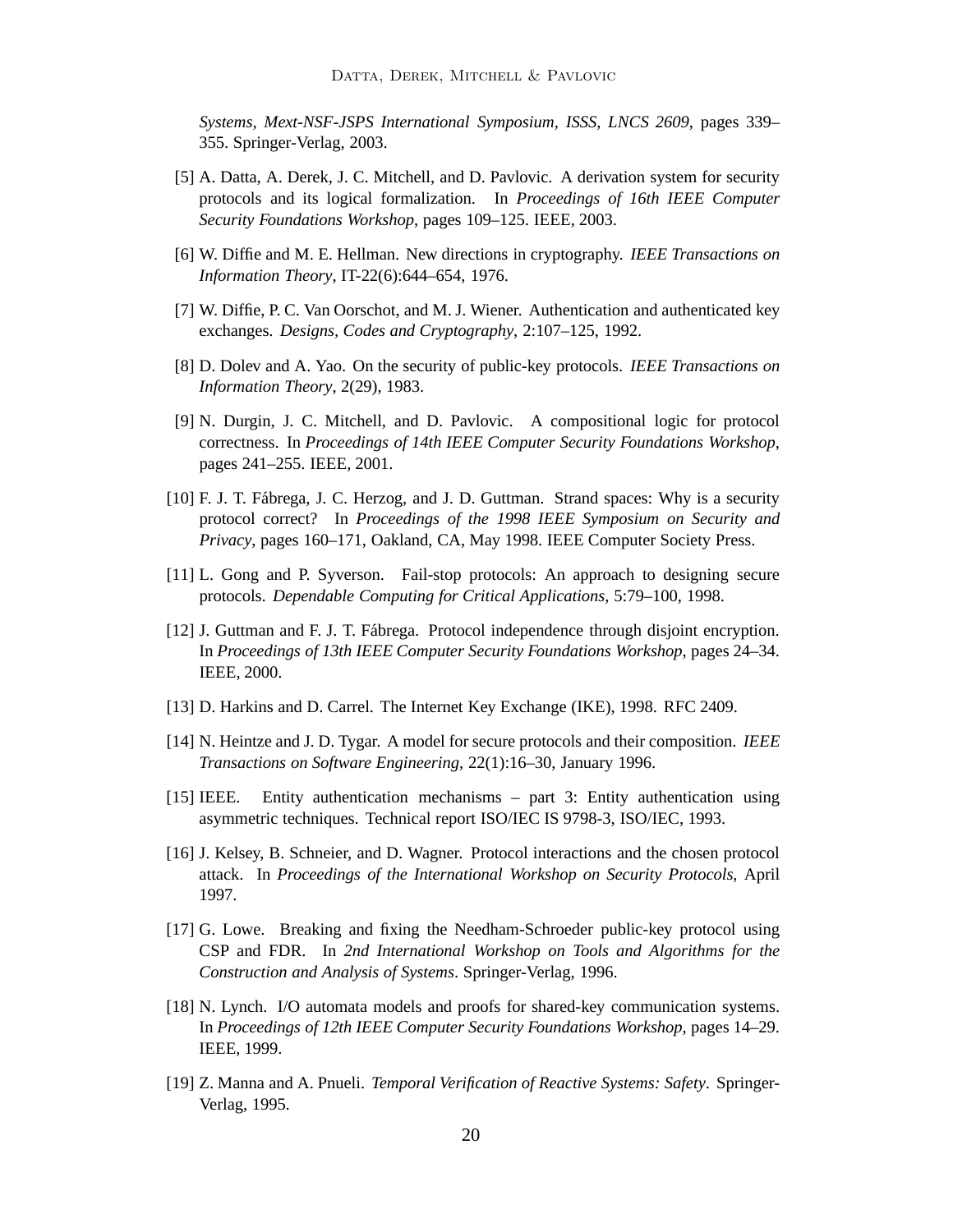- <span id="page-20-0"></span>[20] H. Mantel. On the Composition of Secure Systems. In *Proceedings of the IEEE Symposium on Security and Privacy*, pages 88–101, Oakland, CA, USA, May 12–15 2002. IEEE Computer Society.
- <span id="page-20-1"></span>[21] D. McCullough. Noninterference and the composability of security properties. In *Proceedings of the IEEE Symposium on Security and Privacy*, pages 177–186, Oakland, CA, USA, May 1988. IEEE Computer Society.
- <span id="page-20-3"></span><span id="page-20-2"></span>[22] D. McCullough. A hookup theorem for multilevel security. *IEEE Transactions on Software Engineering*, 16(6):563–568, 1990.
- [23] J. McLean. Security models and information flow. In *Proceedings of the IEEE Symposium on Security and Privacy*, Oakland, CA, USA, May 1990. IEEE Computer Society.
- <span id="page-20-13"></span><span id="page-20-4"></span>[24] J. McLean. A general theory of composition for a class of "possibilistic" properties. *IEEE Transactions on Software Engineering*, 22(1):53–67, 1996.
- <span id="page-20-14"></span>[25] C. Meadows. A model of computation for the NRL protocol analyzer. In *Proceedings of 7th IEEE Computer Security Foundations Workshop*, pages 84–89. IEEE, 1994.
- <span id="page-20-6"></span>[26] C. Meadows. The NRL protocol analyzer: An overview. *Journal of Logic Programming*, 26(2):113–131, 1996.
- [27] C. Meadows. Analysis of the Internet Key Exchange protocol using the NRL protocol analyzer. In *Proceedings of the IEEE Symposium on Security and Privacy*. IEEE, 1998.
- <span id="page-20-5"></span>[28] A. J. Menezes, P. C. van Oorschot, and S. A. Vanstone. *Handbook of Applied Cryptography*. CRC Press, 1996.
- <span id="page-20-8"></span>[29] R. Milner. Action structures. LFCS report ECS-LFCS-92-249, Department of Computer Science, University of Edinburgh, JCMB, The Kings Buildings, Mayfield Road, Edinburgh, December 1992.
- <span id="page-20-9"></span>[30] R. Milner. Action calculi and the pi-calculus. In *NATO Summer School on Logic and Computation*, Marktoberdorf, November 1993.
- <span id="page-20-16"></span><span id="page-20-11"></span>[31] R. Milner. *Communicating and Mobile Systems: The* π*-Calculus*. Cambridge University Press, Cambridge, U.K, 1999.
- <span id="page-20-10"></span>[32] R.M. Needham and M.D. Schroeder. Using encryption for authentication in large networks of computers. *Communications of the ACM*, 21(12):993–999, 1978.
- [33] D. Pavlovic. Categorical logic of names and abstraction in action calculi. *Math. Structures in Comp. Sci.*, 7(6):619–637, 1997.
- <span id="page-20-15"></span><span id="page-20-12"></span>[34] D. Peled. *Software Reliability Methods*. Springer-Verlag, 2001.
- [35] P. Syverson and C. Meadows. A formal language for cryptographic protocol requirements. *Designs, Codes and Cryptography*, 7(1-2):27–59, 1996.
- <span id="page-20-7"></span>[36] F. J. Thayer, J. C. Herzog, and J. D. Guttman. Mixed strand spaces. In *Proceedings of 12th IEEE Computer Security Foundations Workshop*. IEEE, 1999.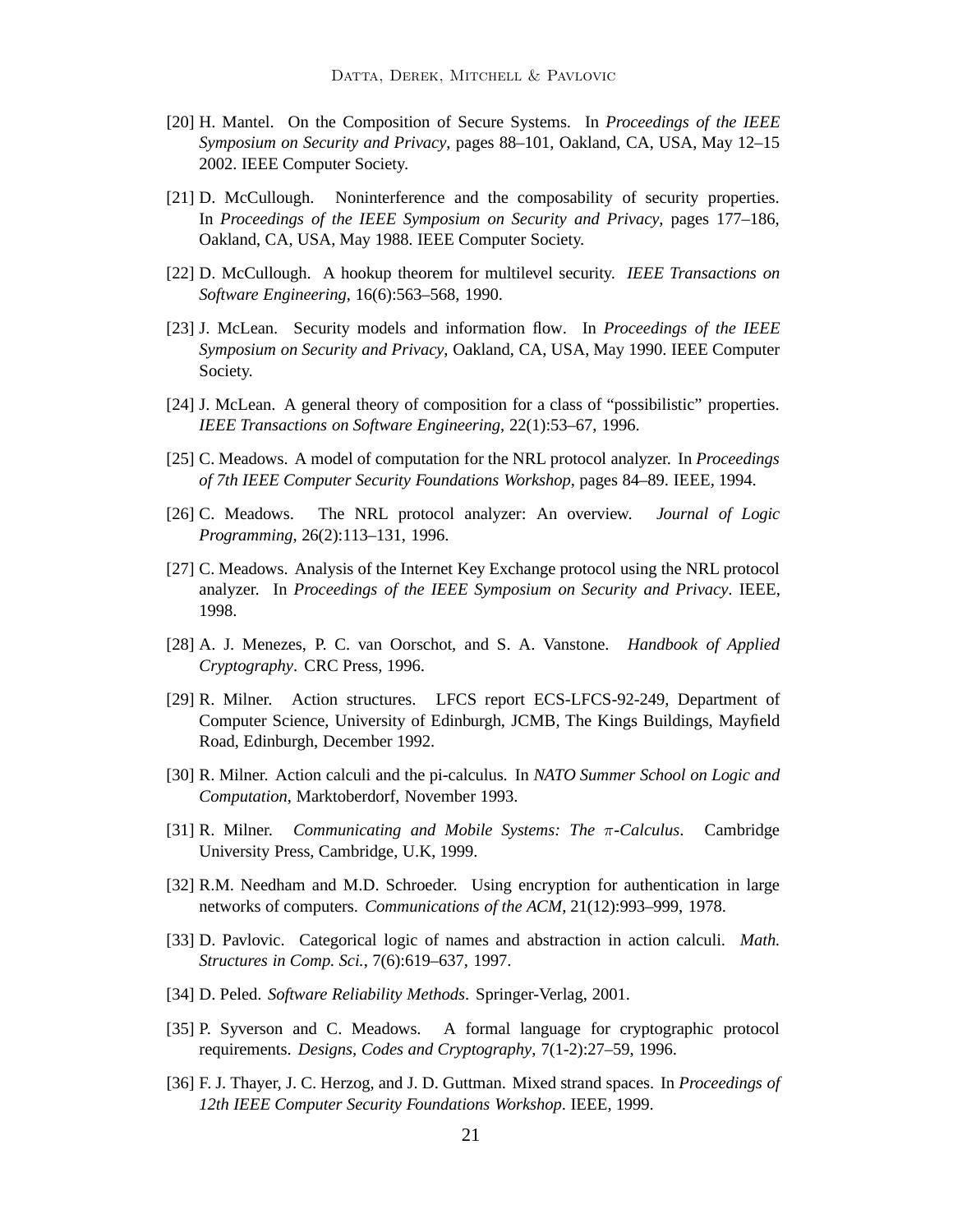<span id="page-21-1"></span>[37] T. Y. C. Woo and S. C. Lam. A semantic model for authentication protocols. In *Proceedings IEEE Symposium on Research in Security and Privacy*, 1993.

# <span id="page-21-0"></span>**A Cord Calculus**

Cord calculus is the formalism we use to represent protocols. The main concepts are collected in this section.

## <span id="page-21-2"></span>*A.1 Terms, Actions, Strands and Cords*

The *terms*  $t$  are built starting from the variables  $x$  and the constants  $c$ . Moreover, the set of basic terms also contains the names N, which can be variables  $\ddot{X}$ ,  $\ddot{Y}$ ,  $\ddot{Z}$ , or constants  $\hat{A}$ ,  $\hat{B}$ ,  $\hat{C}$ , and keys K which can be variables y and constants k. Upon these basic sets, the term language is then generated by some given constructors p, which always include tupling, the public key encryption  $\{t\}_K$  of the term t by the key K, and the signature  $\{ |t| \ge \infty \}$  over the term t with the private key  $\overline{K}$ . The language of *actions* is then built upon the terms by further constructors. They include sending a term  $\langle t \rangle$ , receiving into a variable  $(x)$ , matching a term against a pattern  $(t/q(x))$ , and creating a new value  $(\nu x)$ . A *strand* is a list of actions. The idea is that they should be the subsequent actions of a single role in a protocol. For example, the strand  $[(\nu x)/x]$  represents a role in which a principal generates x and then sends out a message containing the freshly generated value. Since some actions of a role may be mutually independent, they can in principle be executed in any order. Different strands can thus be semantically equivalent. A *cord* is an equivalence class of behaviorally indistinguishable strands. We use the word *process*to refer to a principal executing an instance of a role. Table [A.1](#page-21-2) summarizes the formal definition of cords. In addition to the sequence of actions, a cord has an *input interface* and an *output interface*. As the name suggests, the output interface represents the output of that cord. The input interface is used to provide initial data to a cord. These input parameters (called static parameters) can represent data known apriori (e.g. signing key) or data that becomes known by executing another cord via its output interface.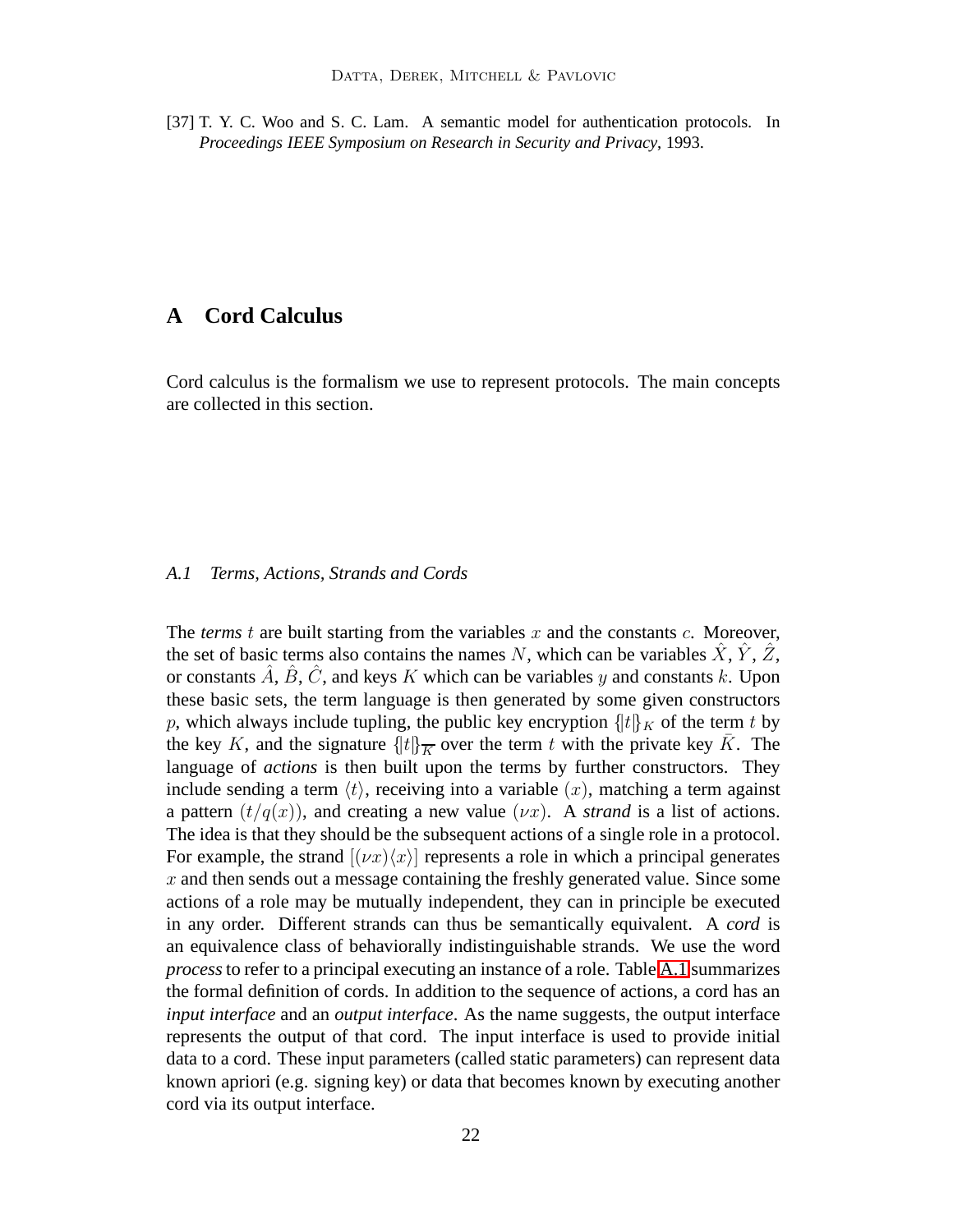| (names)                               | $N ::= \hat{X}$  |                        | variable name                                           |
|---------------------------------------|------------------|------------------------|---------------------------------------------------------|
|                                       |                  | Â                      | constant name                                           |
| (basic keys) $K_0 ::= k$              |                  |                        | constant key                                            |
|                                       |                  | $\boldsymbol{y}$       | variable key                                            |
|                                       |                  | $\boldsymbol{N}$       | name                                                    |
| (keys)                                | $K ::= K_0$      |                        | basic key                                               |
|                                       |                  | $K_0$                  | inverse key                                             |
| (role id)                             | $\eta ::= s$     |                        | variable role-id                                        |
|                                       |                  | $\bar{c}$              | constant role-id                                        |
| (process)                             | $P ::= N, \eta$  |                        |                                                         |
| (terms)                               | $t ::= x$        |                        | variable term                                           |
|                                       |                  | $\boldsymbol{c}$       | constant term                                           |
|                                       |                  | $\cal N$               | name                                                    |
|                                       |                  | K                      | key                                                     |
|                                       |                  | $\eta$                 | session id                                              |
|                                       |                  | t, t                   | tuple of terms                                          |
|                                       |                  | $\{t\}_K$              | term encrypted with key $K$                             |
|                                       |                  | $\{t\}_{\overline{K}}$ | term signed with key $\overline{K}$                     |
| (actions)                             | $a ::= \epsilon$ |                        | the null action                                         |
|                                       |                  | $\langle t \rangle$    | send a term t                                           |
|                                       |                  | (x)                    | receive term into variable $x$                          |
|                                       |                  | $(\nu x)$              | generate new term $x$                                   |
|                                       |                  |                        | $(t/q(x_1,,x_n))$ match term t to pattern $q(x_1,,x_n)$ |
| (basic terms) $b ::= x   c   N   K$   |                  |                        | basic terms allowed in patterns                         |
| (basic patterns) $p ::= b, \ldots, b$ |                  |                        | tuple pattern                                           |
| (patterns)                            | $q ::= p$        |                        | basic pattern                                           |
|                                       |                  | $\{p\}_{\overline{K}}$ | decryption pattern                                      |
|                                       |                  | $\{ \! \{ p \} _K$     | signature verification pattern                          |
| (strands)                             |                  | $S ::= aS \mid a$      |                                                         |

Table A.1 Syntax of terms, actions and strands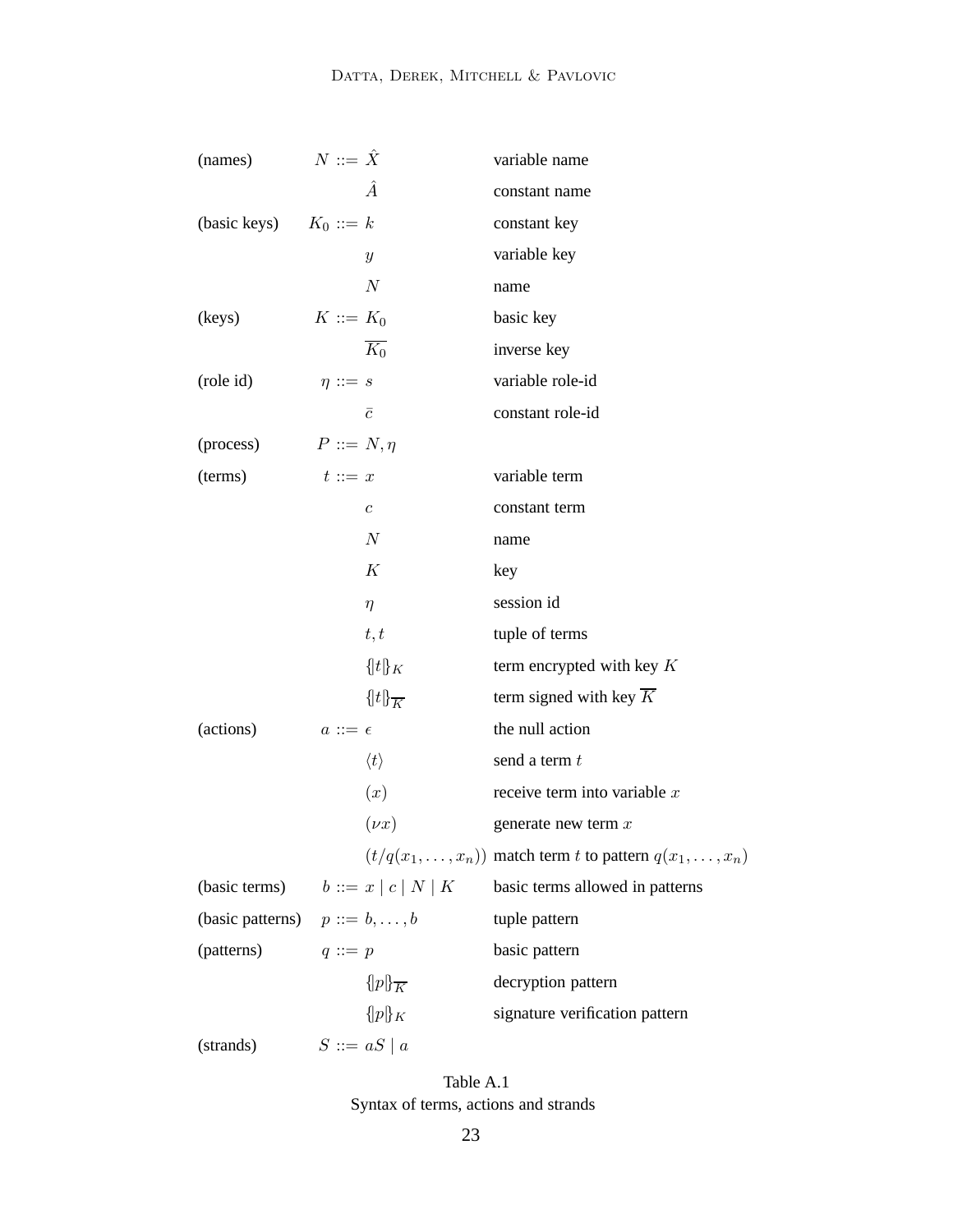#### <span id="page-23-0"></span>*A.2 Cord Spaces and Runs*

A *cord space* is a multiset of cords that may interact via communication. We use ⊗ for multiset union and [ ] for the empty multiset. The *runs* of a protocol arise as reaction sequences of cord spaces. The basic reactions within a cord space are shown in Table [A.2,](#page-23-0) with the required side conditions for each reaction shown below them. The substitution  $(t/x)$  is assumed to act on the strand left of it, *viz* S'. As usual, it is assumed that no free variable becomes bound after substitution, which can always be achieved by renaming the bound variables. Reaction [\(1\)](#page-23-0) is a send and receive interaction, showing the simultaneous sending of term  $t$  by the first cord, with the receiving of t into variable x by the second cord. We call this an *external action* because it involves an interaction between two cords. The other reactions all take place within a single cord. We call these *internal actions*. Reaction [\(2\)](#page-23-0) is a basic pattern match action, where the cord matches the pattern  $p(t)$  with the expected pattern  $p(x)$ , and substitutes t for x. Reaction [\(3\)](#page-23-0) is a decryption pattern match action, where the cord matches the pattern  $\{p(t)\}_y$  with the decryption pattern  $\{p(x)\}_y$ and substitutes t for x. Reaction  $(4)$  is a signature verification pattern match action. Finally, reaction [\(5\)](#page-23-0) shows the binding action where the cord creates a new value that doesn't appear elsewhere in the cordspace, and substitutes that value for  $x$  in the cord to the right. The intuitive motive for the condition  $FV(t) = \emptyset$  should be clear: a term cannot be sent, or tested, until all of its free variables are instantiated.

$$
[S(x)S'] \otimes [T(t)T'] \otimes C \rhd [SS'(t/x)] \otimes [TT'] \otimes C \tag{1}
$$

$$
[S(p(t)/p(x)) S'] \otimes C \rhd [SS'(t/x)] \otimes C \tag{2}
$$

$$
[S(\lbrace p(t) \rbrace_y / \lbrace p(x) \rbrace_y) S'] \otimes C \rhd [SS'(t/x)] \otimes C \tag{3}
$$

$$
[S\left(\left\{p(t)\right\}\overline{y}/\left\{p(t)\right\}_y) S'] \otimes C \bowtie [SS'] \otimes C \tag{4}
$$

$$
[S(\nu x)S'] \otimes C \rhd [SS'(m/x)] \otimes C \tag{5}
$$

Where the following conditions must be satisfied:

 $(1) FV(t) = \emptyset$  $(1) FV(t) = \emptyset$ [\(2\)](#page-23-0)  $FV(t) = \emptyset$ [\(3\)](#page-23-0)  $FV(t) = \emptyset$  and y bound [\(4\)](#page-23-0)  $FV(t) = \emptyset$ [\(5\)](#page-23-0)  $x \notin FV(S)$  and  $m \notin FV(C) \cup FV(S) \cup FV(S')$ 

# Table A.2 Basic reaction steps

# *A.3 Protocols*

A protocol is defined by a finite set of roles, such as initiator, responder and server, each representing the actions of a participant in a protocol session. In representing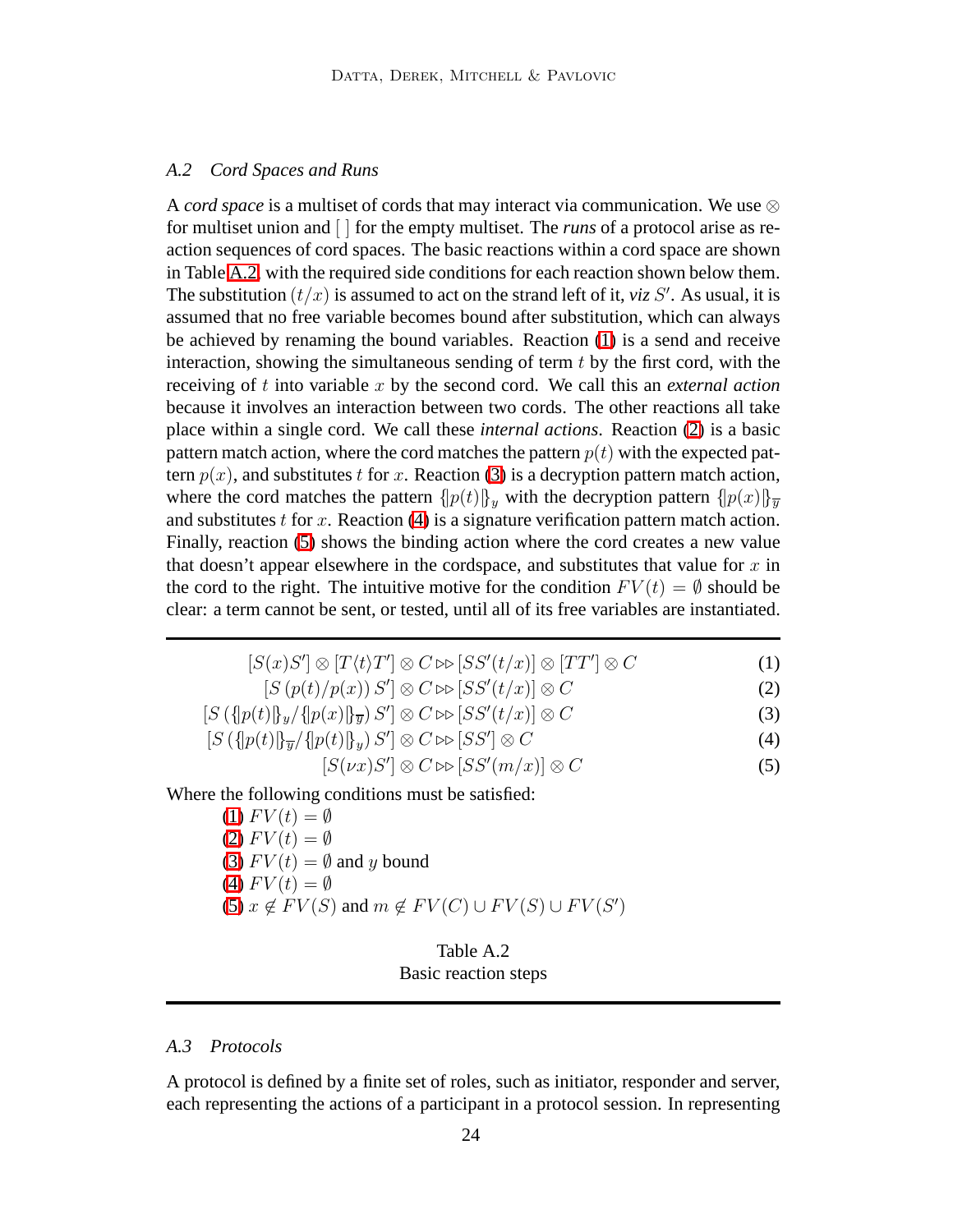protocol roles by cords, it is useful to identify the principal who carries out the role. Also, since the same principal might engage in multiple sessions in the same role (e.g., principal  $\tilde{A}$  might be the initiator in two sessions at the same time), associating a *role-id* with the cord allows us to distinguish between the actions carried out in the different sessions. A principal executing an instance of a role is referred to as a process.

The protocol intruder is capable of taking any of several possible actions, including receiving a message, decomposing it into parts, decrypting the parts if the key is known, remembering parts of messages, and generating and sending new messages. This is the standard "Dolev-Yao model", which appears to have developed from positions taken by Needham and Schroeder [\[32\]](#page-20-16) and a model presented by Dolev and Yao [\[8\]](#page-19-12). A *run of a protocol* is a sequence of reaction steps from an *initial configuration*. An *initial configuration* is determined by a set of principals, a subset of which are designated as honest, a cord space constructed by assigning one or more roles to each honest principal, and an intruder cord that may use only the secret keys of dishonest principals. A particular initial configuration may give rise to many possible runs. Intuitively, a protocol has a property if in all runs of the protocol arising from all possible initial configurations, that property is preserved.

## <span id="page-24-0"></span>**B Semantics of Protocol Logic**

The formulas of the logic are interpreted over *runs*, which are finite sequences of reaction steps from an initial configuration. An equivalent view, consistent with the execution model used in defining Linear Temporal Logic (LTL) semantics, is to think of a run as a linear sequence of states. Transition from one state to the next is effected by an action carried out by some principal in some role. A formula is true in a run if it is true in the last state of that run.

The main semantic relation,  $\mathcal{Q}, R \models \phi$ , may be read, "formula  $\phi$  holds for run R of protocol Q." If Q is a protocol, then let  $\overline{Q}$  be the set of all initial configurations of protocol  $Q$ , each including a possible intruder cord. Let Runs( $\overline{Q}$ ) be the set of all runs of protocol  $Q$  with intruder, each a sequence of reaction steps within a cord space. If  $\phi$  has free variables, then  $Q, R \models \phi$  if we have  $Q, R \models \sigma \phi$  for all substitutions  $\sigma$  that eliminate all the free variables in  $\phi$ . We write  $\mathcal{Q} \models \phi$  if  $\mathcal{Q}, R \models \phi$  for all  $R \in \text{Runs}(\mathcal{Q})$ .

In presenting the inductive definition of  $Q, R \models \phi$  below, for  $\phi$  without free variables, we use the following notation to describe a reaction step of cord calculus:

 $EVENT(R, X, P, n, x) \equiv$  $(([SPS']_X \otimes C \Rightarrow \triangleright [SS'(\boldsymbol{n}/\boldsymbol{x})]_X \otimes C') \in R)$ 

In words,  $EVENT(R, X, P, n, x)$  means that in run R, process X executes actions P, receiving data n into variables x, where n and x are the same length. We use the notation  $LAST(R, X, P, n, x)$  to denote that the last event of run R is  $EVENT(R, X, P, n, x).$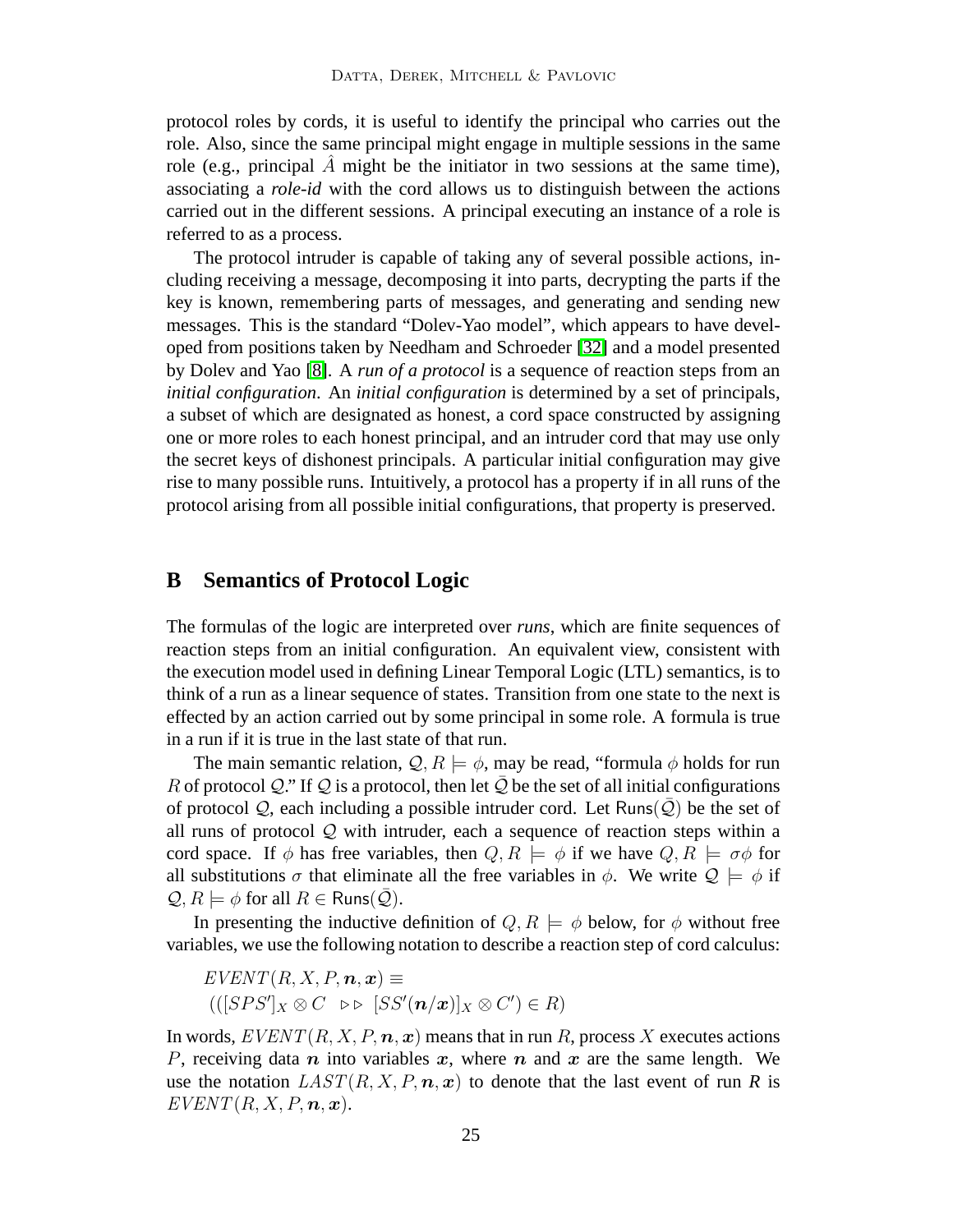## **Action Formulas:**

- $Q, R \models \mathsf{Send}(A,m)$  if  $LIST(R, A, \langle m \rangle, \emptyset, \emptyset)$ .
- $Q, R \models$  Receive $(A, m)$  if  $LAST(R, A, (x), m, x)$ .
- $Q, R \models \mathsf{New}(A, m)$  if  $LAST(R, A, (\nu x), m, x)$ .
- $\mathcal{Q}, R \models \mathsf{Decrypt}(A, \{m\}_K)$  if  $\mathcal{Q}, R \models \mathsf{Has}(A, \{m\}_K)$  $\wedge$  LAST $(R, A, (\{m\}_K/\{x\}_K), m, x)$ Note: Decrypt $(A, n)$  is *false* if  $n \neq {\{m\}}_K$  for some m and K.
- $\mathcal{Q}, R \models$  Verify $(A, \{m\}_{\overline{K}})$  if  $\mathcal{Q}, R \models$  Has $(A, \{m\}_{\overline{K}})$  $\wedge \mathcal{Q}, R \models$  Has $(A, m)$  $\wedge \mathcal{Q}, R \models$  Has $(A, K)$  $\wedge$  LAST(R, A,  $(\{m\}_{\overline{K}}/\{m\}_{K}), \emptyset, \emptyset)$ Note: Verify $(A, n)$  is *false* if  $n \neq \{m\}$ <sub>K</sub> for some m and K.

## **Other Formulas:**

•  $\mathcal{Q}, R \models$  Has $(A, m)$  if there exists an i such that  $\textsf{Has}_i(A, m)$  where  $\textsf{Has}_j$  is defined by induction on  $j$  as follows:

$$
(\text{Has}_0(A, m) \text{ if } ((m \in FV(R|_A))
$$
  
\n
$$
\vee \text{EVENT}(R, A, (\nu x), m, x)
$$
  
\n
$$
\vee \text{EVENT}(R, A, (x), m, x)
$$
  
\nand 
$$
\text{Has}_{i+1}(A, m) \text{ if } (\text{Has}_i(A, m')
$$
  
\n
$$
\wedge ((m' = \{p(t)\}_{K} \wedge m = t \wedge \text{EVENT}(R, A, (m'/\{p(y)\}_{\overline{K}}), t, y))
$$
  
\n
$$
\vee (m' = p(t) \wedge m = t \wedge \text{EVENT}(R, A, (m'/p(y)), t, y))))
$$
  
\n
$$
\vee (\text{Has}_i(A, m') \wedge \text{Has}_i(A, m'')
$$
  
\n
$$
\wedge ((m = m', m'') \vee (m = m'', m')))
$$
  
\n
$$
\vee (\text{Has}_i(A, m') \wedge \text{Has}_i(A, K)
$$
  
\n
$$
\wedge m = \{m'\}_{K}
$$
  
\n
$$
\vee (\text{Has}_i(A, a) \wedge \text{Has}_i(A, g^b)
$$
  
\n
$$
\wedge m = g^{ab}
$$
  
\n
$$
\vee (\text{Has}_i(A, g^{ab}) \wedge m = g^{ba})
$$
  
\n
$$
\wedge \dots \wedge m = g^{ba}
$$

Intuitively,  $Has<sub>0</sub>$  holds for terms that are known directly, either as a free variable of the role, or as the direct result of receiving or generating the term.  $Has_{i+1}$ holds for terms that are known by applying *i* operations (decomposing via pattern matching, composing via encryption or tupling, or by computing a Diffie-Hellman secret) to terms known directly.

- $\mathcal{Q}, R \models$  Fresh $(A, m)$  if  $\mathcal{Q}, R \models (\diamondsuit)$  New $(A, m) \vee (\diamondsuit)$  New $(A, n) \wedge m =$  $g(n))$ )  $\wedge \neg (\Leftrightarrow$  Send $(A, m') \wedge m \subseteq m'$ ).
- $Q, R \models$  Honest(A) if  $A \in HONEST(\mathbf{C})$  in initial configuration C for R.
- $Q, R \models$  Contains $(t_1, t_2)$  if  $t_2 \subseteq_v t_1$ .  $t_2$  is a visible subterm of  $t_1, t_2 \subseteq_v t_1$ , if  $t_2 \subseteq t_1$  and it is not the case that all occurrences of  $t_2$  in  $t_1$  are as parameters of one-way functions. For example,  $n \nsubseteq_v g(n)$ . The only one-way function that we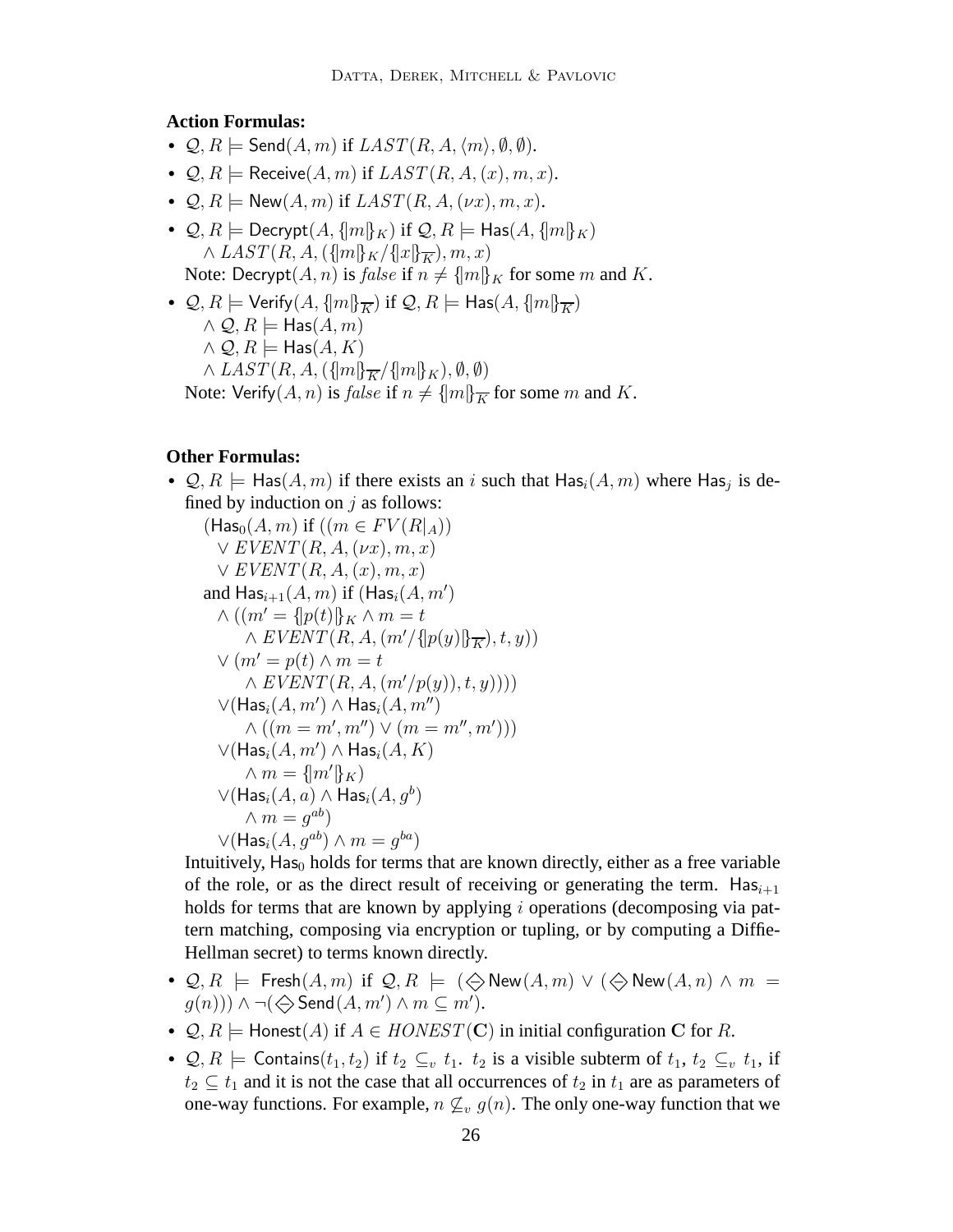consider here is the Diffie-Hellman exponentiation function,  $q(x)$ .

- $\mathcal{Q}, R \models (\phi_1 \land \phi_2)$  if  $\mathcal{Q}, R \models \phi_1$  and  $\mathcal{Q}, R \models \phi_2$
- $Q, R \models \neg \phi$  if  $Q, R \not\models \phi$
- Q,  $R \models \exists x.\phi$  if  $Q, R \models (d/x)\phi$ , for some d, where  $(d/x)\phi$  denotes the formula obtained by substituting d for x in  $\phi$ .
- $\mathcal{Q}, R \models \diamondsuit \phi$  if  $\mathcal{Q}, R' \models \phi$ , where R' is a (not necessarily proper) prefix of R. Intuitively, this formula means that in some state in the past, formula  $\phi$  is true.
- $\mathcal{Q}, R \models \bigoplus \phi$  if  $\mathcal{Q}, R' \models \phi$ , where  $R = R'e$ , for some event e. Intuitively, this formula means that  $\bigcirc$   $\phi$  is true in a state if  $\phi$  is true in the previous state.

#### **Modal Formulas:**

- $\mathcal{Q}, R \models \phi_1[P]_A \phi_2$  if  $R = R_0R_1R_2$ , for some  $R_0, R_1$  and  $R_2$ , and either P does not match  $R_1|_A$  or P matches  $R_1|_A$  and  $\mathcal{Q}, R_0 \models \sigma \phi_1$  implies  $\mathcal{Q}, R_0 R_1 \models \sigma \phi_2$ , where  $\sigma$  is the substitution matching P to  $R_1|_A$ .
- $\mathcal{Q}, R \models [P]_A \phi$  if  $R = R_1 R_2$ , for some  $R_1$  and  $R_2$ , and either P does not match  $R_1|_A$  or P matches  $R_1|_A$  and  $\mathcal{Q}, R_1 \models \sigma \phi$ , where  $\sigma$  is the substitution matching P to  $R_1|_A$ .

Note: The semantics of  $\mathcal{Q}, R \models [P]_A \phi$  can be expressed in terms of the semantics of  $\mathcal{Q}, R \models \phi_1[P]_A \phi_2$  by setting  $\phi_1$  to true and requiring that  $R_0$  be empty.

## **Semantic Entailment:**

•  $\Gamma \models \phi$  if  $\mathcal{Q} \models \Gamma$  implies  $\mathcal{Q} \models \phi$ .  $\Gamma$  denotes a set of formulas. Intuitively, if in every run of Q all the formulas in  $\Gamma$  are true, then in every run of Q, formula  $\phi$ is also true.

# <span id="page-26-0"></span>**C Soundness of Temporal Ordering and Composition Rules**

In this section, we prove the soundness of the composition rules and some of the temporal ordering rules. The soundness proof of the rest of the proof system is quite similar to our previous work [\[9\]](#page-19-8).

Axiom AF3 states that if a process X creates a fresh value  $n$  and then sends out a message containing it as a subterm, then any action carried out by any other process which involves n (e.g. if Y receives a message containing n inside a signature), happens after the send action. Assume that  $X \neq Y$ ,  $n \subseteq m$ ,  $a_2$  and

<span id="page-26-1"></span>
$$
Q \models \mathsf{Fresh}(X, n) [\langle m \rangle P]_X \, (\phi \supset \bigotimes \mathsf{a}_2(Y)). \tag{6}
$$

We need to show that

$$
Q \models \mathsf{Fresh}(X, n)[\langle m \rangle P]_X \ (\phi \supset \mathsf{After}(\mathsf{Send}(X, m), \mathsf{a}_2)). \tag{7}
$$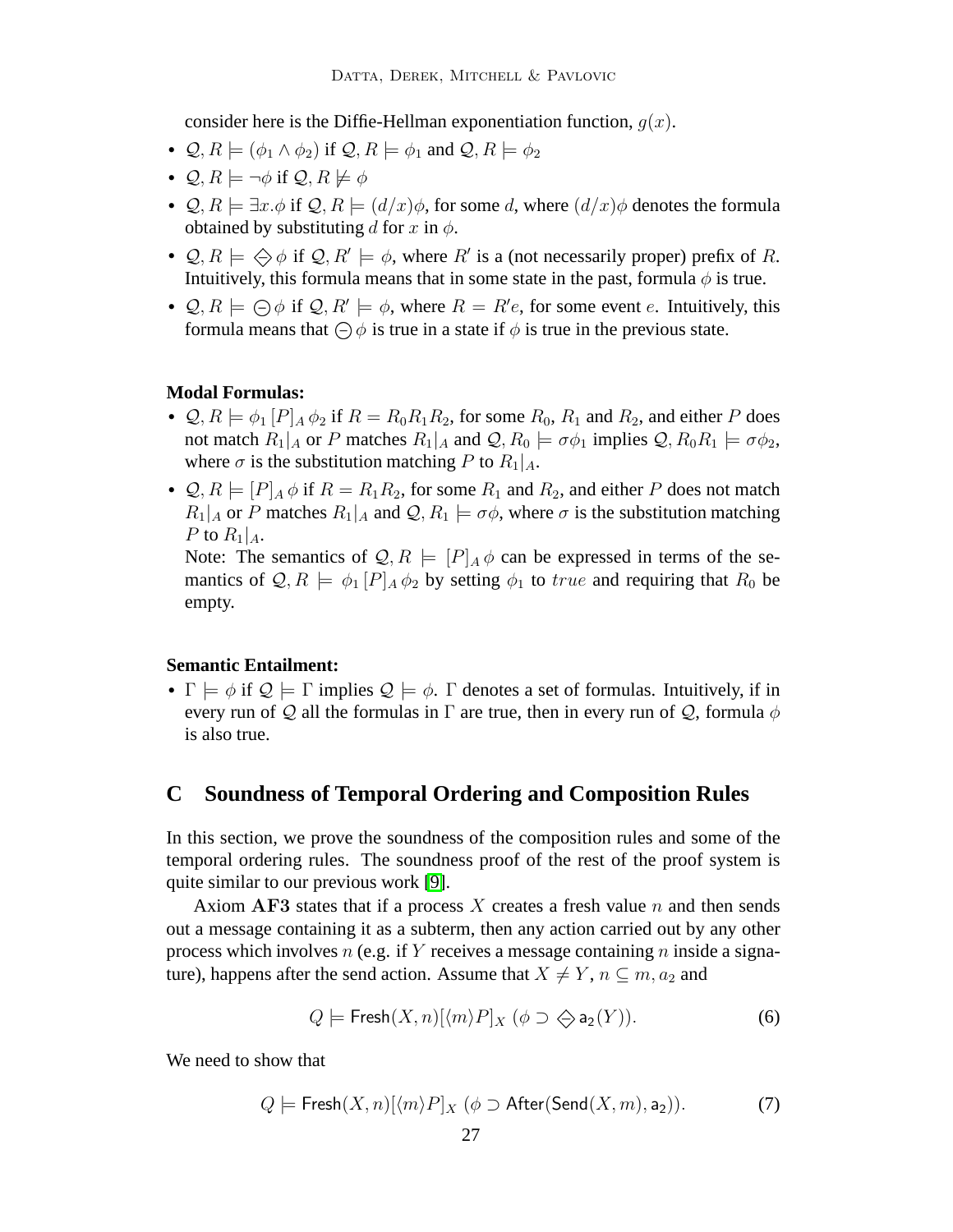Let  $R = R_0R_1R_2$  be a run of Q such that  $R_1$  matches  $\langle m \rangle P$  under substitution  $\sigma$ and  $Q, R_0 \models$  Fresh $(X, n)$ . We need to prove that

<span id="page-27-1"></span>
$$
Q, R_0 R_1 \models \sigma(\phi \supset \text{After}(\text{Send}(X, m), a_2)). \tag{8}
$$

When  $Q, R_0R_1 \models \sigma \neg \phi$  then [8](#page-27-1) holds trivially. On the other hand, when  $Q, R_0R_1 \models$  $\sigma\phi$ , it follows from [6](#page-26-1) that  $Q, R_0R_1 \models \diamondsuit a_2(Y)$ . In this case [8](#page-27-1) follows from the semantics of formulas Fresh $(a, m)$  and  $\Leftrightarrow$  a<sub>2</sub> $(Y)$ .

Axiom  $AF4$  is similar except for the fact that the roles of  $X$  and  $Y$  are reversed. Soundness of AF4 can be easily verified, using the same reasoning as in the proof of soundness for AF3.

The weakening rule W states that a formula  $\phi$  which is provable from a set of hypotheses, Γ, remains provable if additional formulas are added to the set of hypotheses. This rule is trivially sound since  $\Gamma \models \phi$  implies  $\Gamma \cup \Gamma' \models \phi$ .

The protocol composition rule  $C1$  gives us a way of sequentially composing two roles  $P$  and  $P'$  when post-condition of  $P$ , matches the pre-condition or  $P'$ . Assume that Q is a protocol and Γ is the set of formulas such that  $\Gamma \models \phi_1[P]_A \phi_2$ and  $\Gamma \models \phi_2[P']_A\phi_3$ . We need to prove that  $\Gamma \models \phi_1[P;P']_A\phi_3$ . When  $Q \not\models \Gamma$  this is trivially true. Assume that  $Q \models \Gamma$ , now it has to be that  $Q \models \phi_1[P]_A \phi_2$  and  $Q \models \phi_2[P']_A \phi_3$ . Let  $R = R_0 R_1 R_2$  be a run of Q such that  $R_1$  matches  $P; P'|_A$ under substitution  $\sigma$  and  $Q, R_0 \models \sigma \phi_1$ . Run R can be written as  $R = R_0 R_1 R_1'' R_2$ where  $R'_1$  matches  $P|_A$  under  $\sigma$  and  $R''_1$  matches  $P'|A$  under  $\sigma$ . It follows that  $Q, R_0 R'_1 \models \sigma \phi_2$  and therefore  $q, R_0 R'_1 R''_1 \models \sigma \phi_3$ .

The protocol composition rule C2 states that all invariants provable in both Q and  $Q'$  are provable in their composition  $Q \circ Q'$ . Remember that we are only considering invariants that are provable using one application of the honesty rule. Suppose that the formula  $\phi$  can proved in Q and Q' using only one application of the honesty rule. By the definition of the honesty rule  $\forall \rho \in \mathcal{Q} \cup \mathcal{Q}' . \forall P \epsilon BS(\rho) . \; \phi [P]_X \; \phi.$ Every basic sequence of a role in  $Q \circ Q'$  is either a basing sequence P of  $Q \cup Q'$  or a concatenation of two basic sequences in  $Q \cup Q'$ , in the first case it trivially follows that  $Q \circ Q' \models \phi[P] \times \phi$ , in the second case the same follows by the application of the composition rule C1.

## <span id="page-27-0"></span>**D Formal Correctness Proofs of Protocols**

A complete proof of the authentication property for the initiator role in challengeresponse protocol ( $Init_{CR}$ ) is given in Table [D.](#page-27-0) The proof of the shared secret property of *ISO-9798-3* is given in Table [D.](#page-27-0)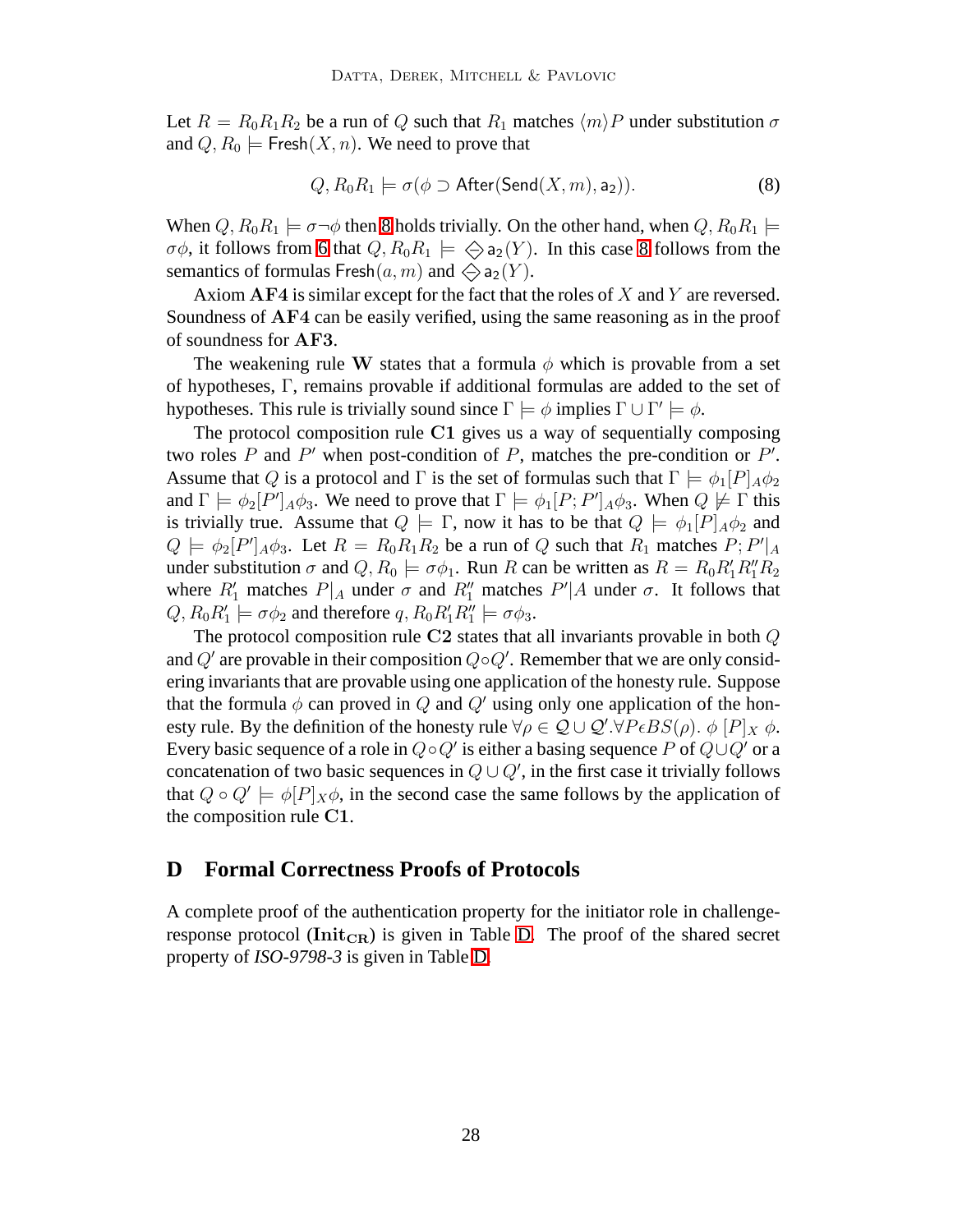DATTA, DEREK, MITCHELL & PAVLOVIC

| AA1, T1, F                                   | $\mathsf{Fresh}(A,m)[\langle A,B,m\rangle]_A$                                                                                                       |      |
|----------------------------------------------|-----------------------------------------------------------------------------------------------------------------------------------------------------|------|
|                                              | $\Leftrightarrow$ (Send $(A, \{ \hat{A}, \hat{B}, m \}) \wedge \bigoplus$ Fresh $(A, m))$                                                           | (1)  |
| AA1, T1                                      | $[(\hat{B}, \hat{A}, n, \{m, n, \hat{A}\}\overline{B})]_A$                                                                                          |      |
|                                              | $\Diamond$ Receive $(A, \{\hat{B}, \hat{A}, n, \{m, n, \hat{A}\}\overline{B}\})$                                                                    | (2)  |
| AA1, T1                                      | $[(\{m, n, \hat{A}\}_{\overline{B}}/\{m, n, \hat{A}\}_{B})]_A \diamondsuit$ Verify $(A, \{m, n, \hat{A}\}_{\overline{B}})$                          | (3)  |
| AA1, T1                                      | $[\langle \hat{A}, \hat{B}, \{ m,n,\hat{B} \} \overline{A}\rangle]_A \diamondsuit$ Send $(A, \{\hat{A}, \hat{B}, \{ m,n,\hat{B} \} \overline{A}\})$ | (4)  |
| AF1, AF2                                     | Fresh $(A,m)[\langle \hat{A}, \hat{B}, m \rangle (x)(x/\hat{B}, \hat{A}, n, \{m, n, \hat{A}\}_ {\overline{B}}]$                                     |      |
|                                              | $(\{m,n,\hat{A}\}\overline{B}/\{m,n,\hat{A}\}\overline{B})\langle\hat{A},\hat{B},\{m,n,\hat{B}\}\overline{A}\rangle\}_A$                            |      |
|                                              | ActionsInOrder(Send(A, { $\hat{A}$ , $\hat{B}$ , $m$ }),                                                                                            |      |
|                                              | Receive $(A, \{\hat{B}, \hat{A}, n, \{m, n, \hat{A}\}\overline{B}\}),$                                                                              |      |
|                                              | Send $(A, \{\hat{A}, \hat{B}, \{m, n, \hat{B}\}\}\$                                                                                                 | (5)  |
| $(5), \mathbf{F1}, \mathbf{P1}, \mathbf{G2}$ | $\mathsf{Fresh}(A,m)[\mathbf{Init}_{\mathbf{CR}}]_A \rightarrow \diamondsuit \mathsf{Fresh}(B,m)$                                                   | (6)  |
| ${\bf VER}$                                  | Honest $(\hat{B}) \wedge \Leftrightarrow$ Verify $(A, \{m, n, \hat{A}\}\overline{B}) \supset$                                                       |      |
|                                              | $\exists B.\exists m'.(\diamondsuit \mathsf{Send}(B,m') \land \mathsf{contains}(m',\{m,n,\hat{A}\}\overline{B}))$                                   | (7)  |
| $(3), (7), P1, G1-3$                         | $\mathsf{Fresh}(A,m)[\mathbf{Init_{CR}}]_A\mathsf{Honest}(\hat{B}) \supset$                                                                         |      |
|                                              | $\exists B.\exists m'.(\diamondsuit \mathsf{Send}(B,m') \land \mathsf{contains}(m',\{ \mid m,n, \hat{A} \mid\mathcal{B} \}))$                       | (8)  |
| <b>HON</b>                                   | Honest $(\hat{B}) \supset ((\bigotimes \mathsf{Send}(B,m_0) \wedge$                                                                                 |      |
|                                              | Contains $(m_0, \{m, n, \hat{A}\}_\overline{B}) \wedge \neg \diamondsuit$ Fresh $(B, m)$ ) $\supset$                                                |      |
|                                              | $(m_0 = {\hat{B}, \hat{A}, \{n, \{m, n, \hat{A}\} \over \epsilon R}) \wedge$                                                                        |      |
|                                              | $\diamondsuit$ (Send $(B, \{\hat{B}, \hat{A}, \{n, \{m, n, \hat{A}\}\}\overline{B}}\}) \wedge \ominus$ Fresh $(B, n)) \wedge$                       |      |
|                                              | ActionsInOrder(Receive $(B, \{\hat{A}, \hat{B}, m\}),$                                                                                              |      |
|                                              | Send $(B, {\{\hat{B}, \hat{A}, \{n, \{m, n, \hat{A}\} \overline{\overline{B}}\}\})$ ))))                                                            | (9)  |
| $(6), (8), (9), {\bf G1-3}$                  | $\mathsf{Fresh}(A,m)[\mathbf{Init_{CR}}]_A$ Honest $(\hat{B}) \supset$                                                                              |      |
|                                              | $\bigotimes(\mathsf{Send}(B, \{\hat{B}, \hat{A}, \{n, \{m, n, \hat{A}\} \overline{B}\}\}) \land \ominus \mathsf{Fresh}(B, n)) \land$                |      |
|                                              | After(Receive $(B, \{ \hat{A}, \hat{B}, m \})$ , Send $(B, \{ \hat{B}, \hat{A}, \{ n, \{ m, n, \hat{A} \} \overline{B} \})$ )                       | (10) |
| (1), (10), <b>AF3</b>                        | $\mathsf{Fresh}(A,m)[\mathbf{Init_{CR}}]_A\mathsf{Honest}(\hat{B}) \supset$                                                                         |      |
|                                              | After $(\mathsf{Send}(A, \{\hat{A}, \hat{B}, m\}),$ Receive $(B, \{\hat{A}, \hat{B}, m\}))$                                                         | (11) |
| (10), (5), <b>AF3</b>                        | $\mathsf{Fresh}(A,m)[\mathbf{Init}_{\mathbf{CR}}]_A$ Honest $(\hat{B}) \supset$                                                                     |      |
|                                              | After(Send( $B, \{\hat{B}, \hat{A}, \{n, \{m, n, \hat{A}\} \overline{B} \}\}\)$ ,                                                                   |      |
|                                              | Receive $(A, \{\hat{B}, \hat{A}, n, \{m, n, \hat{A}\}\overline{B}\})$                                                                               | (12) |
| (10), (11), (12), AF2                        | $\mathsf{Fresh}(A,m)[\mathbf{Init_{CR}}]_A\mathsf{Honest}(\hat{B}) \supset$                                                                         |      |
|                                              | ActionsInOrder(Send( $A, \{\hat{A}, \hat{B}, m\}$ ), Receive( $B, \{\hat{A}, \hat{B}, m\}$ ),                                                       |      |
|                                              | Send $(B, {\{\hat{B}, \hat{A}, \{n, \{m, n, \hat{A}\}\overline{B}\}\}}),$                                                                           |      |
|                                              | Receive $(A, \{\hat{B}, \hat{A}, n, \{m, n, \hat{A}\}\overline{B}\}))$                                                                              | (13) |
|                                              | Table D.1                                                                                                                                           |      |
|                                              |                                                                                                                                                     |      |

Deductions of  $\hat{A}$  executing Init role of Challenge-Response Protocol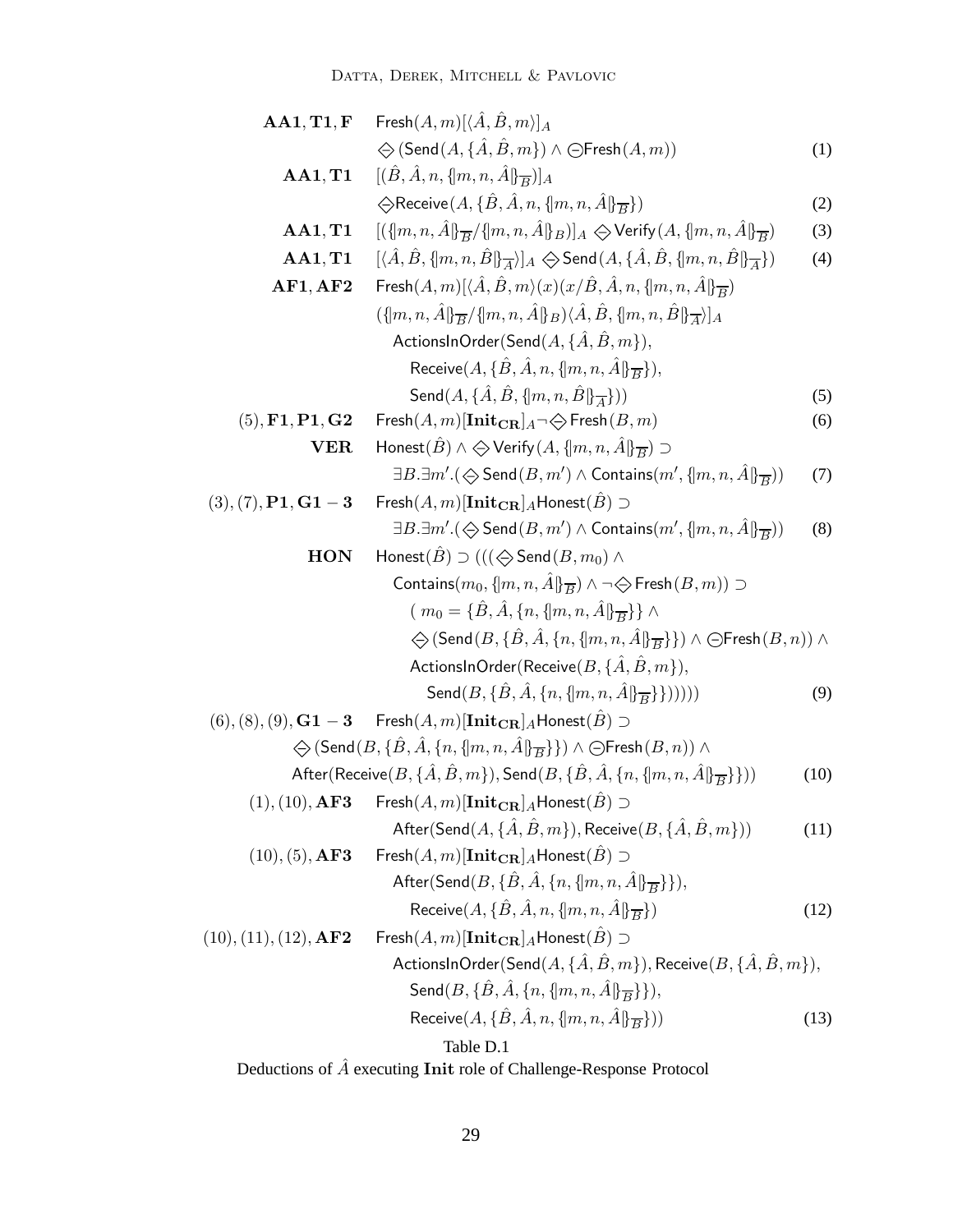DATTA, DEREK, MITCHELL & PAVLOVIC

| P <sub>3</sub>                    | HasAlone $(A, a) \wedge$                                                                                              |      |
|-----------------------------------|-----------------------------------------------------------------------------------------------------------------------|------|
|                                   | Fresh $(A, g^a)$ [Init $_{\mathbf{CR}'}]_A$ HasAlone $(A, a)$                                                         | (1)  |
| CR                                | HasAlone $(A, a) \wedge$                                                                                              |      |
|                                   | Fresh $(A, g^a)$ [Init $_{\mathbf{CR}'}$ ] <sub>A</sub> Honest $(B)$ $\supset$                                        |      |
|                                   | ActionsInOrder(                                                                                                       |      |
|                                   | Send $(A, \{ \hat{A}, \hat{B}, g^a \})$ ,                                                                             |      |
|                                   | Receive $(B, \{ \hat{A}, \hat{B}, q^a \})$ ,                                                                          |      |
|                                   | Send $(B, \{\hat{B}, \hat{A}, \{n, \{q^a, n, \hat{A}\}\}\overline{B}}\}),$                                            |      |
|                                   | Receive $(A, \{\hat{B}, \hat{A}, n, \{[g^a, n, \hat{A}]\} \overline{B}}))$                                            | (2)  |
| <b>HON</b>                        | Honest $(\hat{B}) \wedge$                                                                                             |      |
|                                   | $\Diamond$ Send $(B, \{\hat{B}, \hat{A}, \{n, \{g^a, n, \hat{A}\}\}\})$                                               | (3)  |
|                                   | $\exists b'.(n = g^{b'} \wedge HasAlone(B, b'))$                                                                      |      |
| (2), (3)                          | HasAlone $(A, a) \wedge$                                                                                              |      |
|                                   | Fresh $(A, g^a)$ [Init $_{\mathbf{CR}'}$ ] <sub>A</sub> Honest $(\hat{B})$ $\supset$                                  |      |
|                                   | $\exists b. (n = g^b \wedge \textsf{HasAlone}(B, b))$                                                                 | (4)  |
| AA1, REC, PROJ, P1                | HasAlone $(A, a) \wedge$                                                                                              |      |
|                                   | $\mathsf{Fresh}(A, g^a)[\mathbf{Init}_{\mathbf{CR}'}]_A\mathsf{Has}(A, n)$                                            | (5)  |
| $(1), (4), (5),$ Computes         | HasAlone $(A,a) \wedge$                                                                                               |      |
|                                   | Fresh $(A, g^a)$ [Init $_{\mathbf{CR}'}$ ] <sub>A</sub> Honest $(B)$ $\supset$                                        |      |
|                                   | $\exists b.(n = g^b \wedge \text{Computes}(A, g^{ab}))$                                                               | (6)  |
| $(1), (4),$ Computes              | HasAlone $(A,a) \wedge$                                                                                               |      |
|                                   | Fresh $(A, g^a)$ [Init $_{\mathbf{CR}'}$ ] <sub>A</sub> Honest $(\hat{B})$ $\supset$                                  |      |
|                                   | $\exists b. (n = g^b \wedge (\text{Computes}(X, g^{ab}) \supset$                                                      |      |
|                                   | $(X = A \vee X = B)))$                                                                                                | (7)  |
|                                   | $(6), (7)$ HasAlone $(A, a) \wedge$                                                                                   |      |
|                                   | Fresh $(A, g^a)$ [Init $_{\mathbf{CR}'}$ ] <sub>A</sub> Honest $(B)$ $\supset$                                        |      |
|                                   | $\exists b. (n = g^b \wedge \text{Computes}(A, g^{ab}) \wedge (\text{Computes}(X, g^{ab})$                            |      |
|                                   | $(X = A \vee X = B))))$                                                                                               | (8)  |
| DH <sub>2</sub> , DH <sub>3</sub> | $\textsf{Has}(X, g^{ab}) \supset (\textsf{Computes}(X, g^{ab}) \vee \exists Y, m'.$                                   |      |
|                                   | (Computes $(Y, g^{ab}) \wedge$                                                                                        |      |
|                                   | $\Leftrightarrow$ Send $(Y, m') \wedge$ Contains $(m', q^{ab})$                                                       | (9)  |
| <b>HON</b>                        | Honest(Y) $\supset$ (Computes(Y, $q^{ab}$ ) $\supset$                                                                 |      |
|                                   | $\neg \exists m'. (\Leftrightarrow \mathsf{Send}(Y,m') \wedge \mathsf{contains}(m',g^{ab})))$                         | (10) |
| (8), (9), (10)                    | $\mathsf{HasAlone}(A,a) \land \mathsf{Fresh}(A,g^a)[\mathbf{Init}_{\mathbf{CR}'}]_A \mathsf{Honest}(\hat{B}) \supset$ |      |
|                                   | $\exists b.(n = g^b \wedge \textsf{Computes}(A, g^{ab}) \wedge (\textsf{Has}(X, g^{ab})$                              |      |
|                                   | $(X = A \vee X = B))))$                                                                                               | (11) |
|                                   | Table D.2                                                                                                             |      |

Deductions of  $\hat{A}$  executing Init role of Challenge-Response Protocol with  $g^a$  substituted for m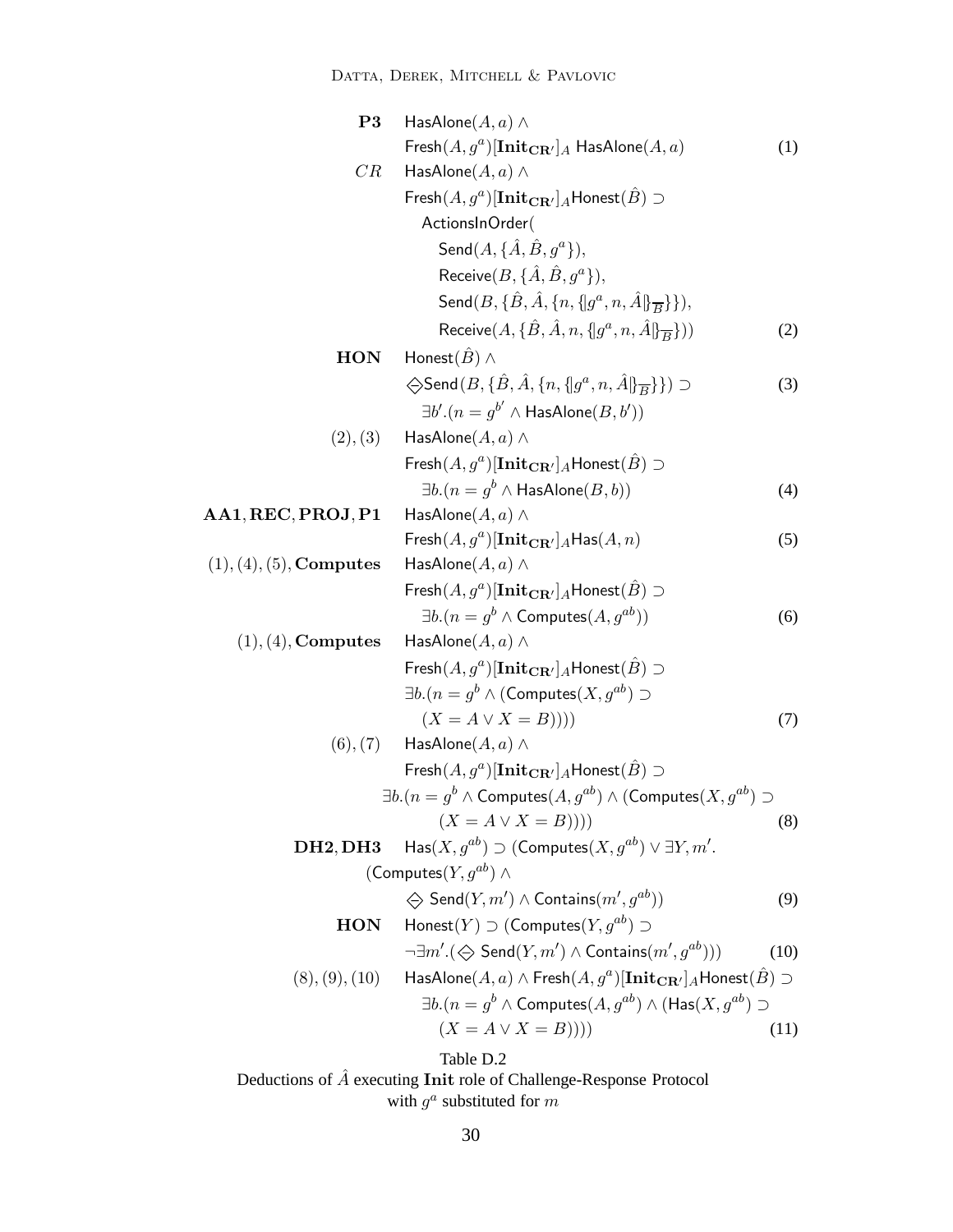## <span id="page-30-0"></span>**E Protocol derivation system**

In [\[5\]](#page-19-1), we have examined the structure of a family of key exchange protocols that includes Station-To-Station (STS), *ISO-9798-3* , Just Fast Keying (JFK) and related protocols, showing how all the protocols in this family may be derived systematically. The protocol derivation system for this class of protocols consists of two base protocol components, three transformations, and seven refinements. The two protocol components are Diffie-Hellman key exchange and a two-message signaturebased challenge and response authentication protocol. The refinements (which add data to message fields) include extending messages by certificates in order to discharge the assumption that each participant knows the other's public key. The transformations include moving data from a later message to an earlier one, and reordering messages using a denial-of-service prevention "cookie" technique. The derivation graph is shown in Figure [E.1.](#page-31-0) In this figure, the  $P_i$ 's denote protocols, and the labels on the arrows indicate the operation which when applied to the protocol at the tail of the arrow results in the protocol at the head. The refinement operations are denoted by  $R_i$ 's, transformations by  $T_i$ 's and sequential composition by ';'.

In this paper, we defined a general composition operation of which sequential composition is a special case. We then constructed the *ISO-9798-3* protocol by composing the Diffie-Hellman and Challenge-Response protocols and proved properties of the *ISO-9798-3* protocol from the properties of its components. Note that this corresponds to the step in the derivation tree for the STS family where  $C_1$ and  $P_4$  are composed to yield  $P_9$ .